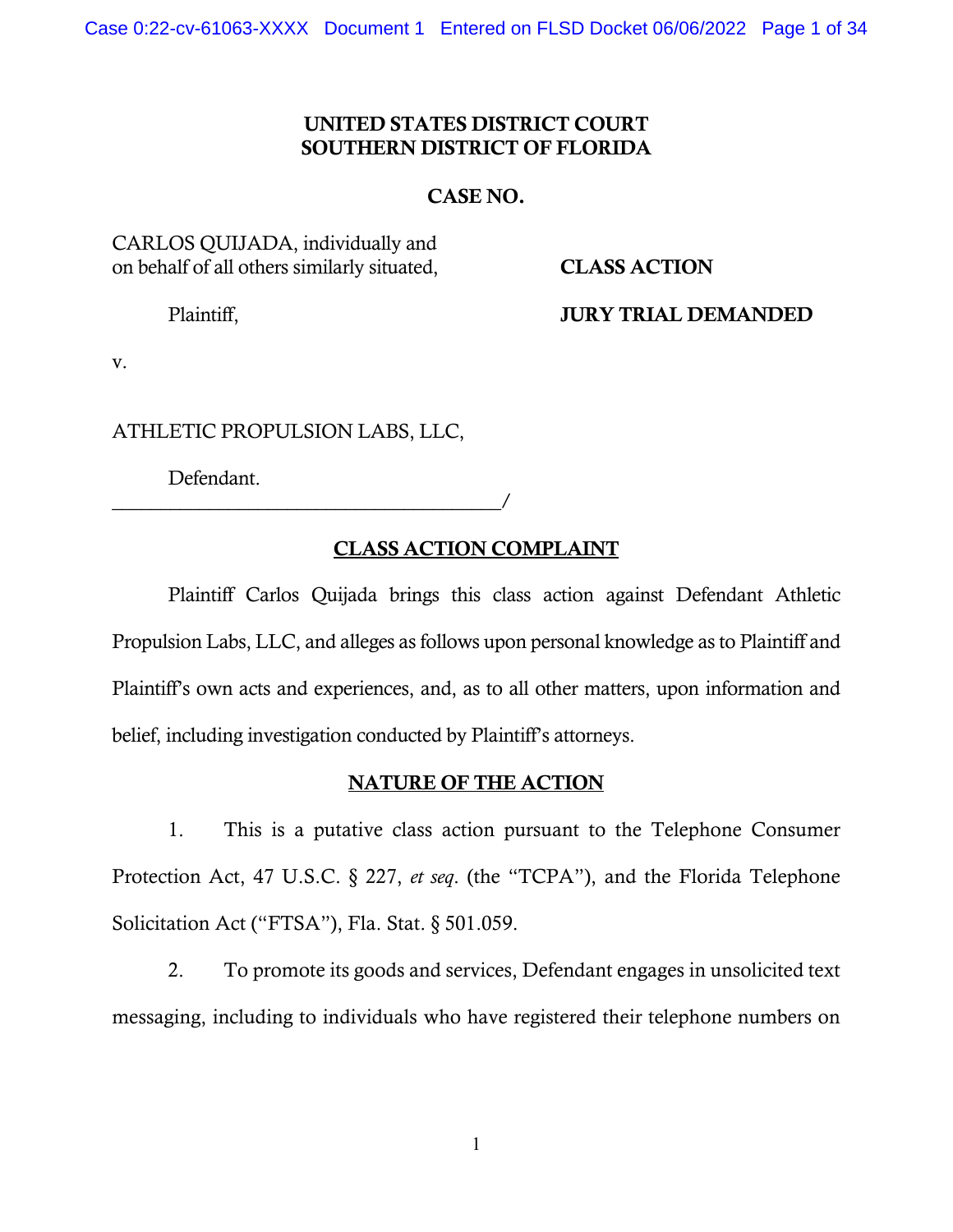the National Do-Not-Call Registry, and to those who have not provided Defendant with their prior express written consent as required by the FTSA.

3. Defendant also engages in telemarketing without the requisite policies and procedures and training required under the TCPA and its implementing regulations.

4. Defendant's telephonic sales calls have caused Plaintiff and the Class members harm, including violations of their statutory rights, statutory damages, annoyance, nuisance, and invasion of their privacy.

5. Through this action, Plaintiff seeks an injunction and statutory damages on behalf of himself and the Class members, as defined below, and any other available legal or equitable remedies resulting from the unlawful actions of Defendant.

#### PARTIES

6. Plaintiff is, and at all times relevant hereto was, a citizen and resident of Broward County, Florida.

7. Plaintiff is, and at all times relevant hereto was, an individual and a "called party" as defined by Fla. Stat.  $\S$  501.059(1)(a) in that he was the regular user of cellular telephone number that received Defendant's telephonic sales calls.

8. Defendant is, and at all times relevant hereto was, a foreign corporation and a "telephone solicitor" as defined by Fla. Stat. § 501.059(f).

#### JURISDICTION AND VENUE

9. This Court has federal question subject matter jurisdiction over Plaintiff's TCPA claims pursuant to 28 U.S.C. § 1331.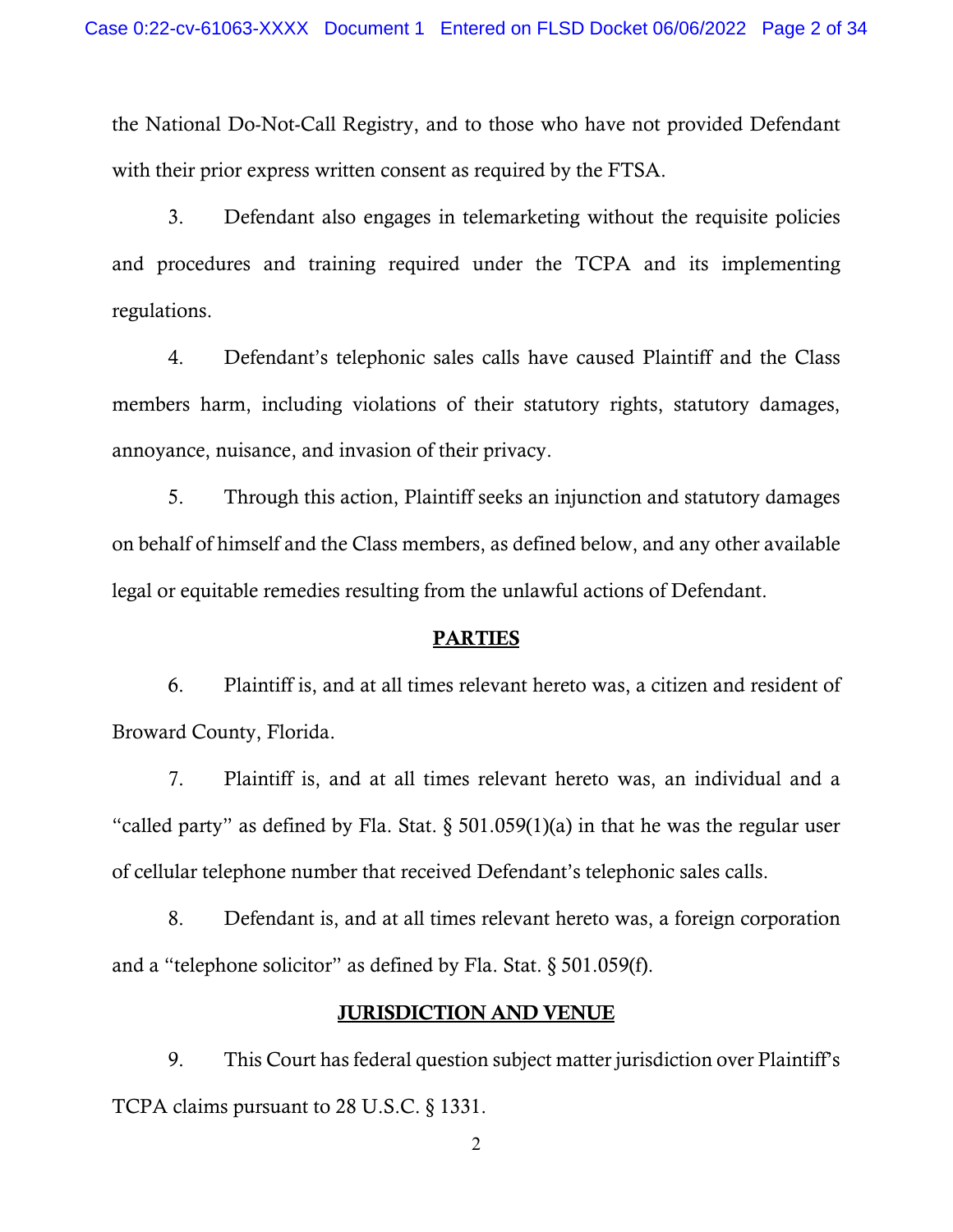10. This Court has supplemental jurisdiction over Plaintiff's FTSA claims pursuant to 28 U.S.C. § 1367.

11. Defendant is subject to personal jurisdiction in Florida because this suit arises out of and relates to Defendant's contacts with this state. Defendant initiated and directed telemarketing and/or advertising text messages into Florida. Specifically, Defendant initiated and directed the transmission of unsolicited advertisement or telemarketing text messages to Plaintiff's cellular telephone number to sell goods, services or products in Florida. Plaintiff's telephone number has an area code that specifically coincides with locations in Florida, and Plaintiff received such messages while residing in and physically present in Florida.

12. Venue is proper in this District pursuant to 28 U.S.C. §§ 1391(b) and (c) because Defendant is deemed to reside in any judicial district in which it is subject to personal jurisdiction, and because a substantial part of the events or omissions giving rise to the claim occurred in this District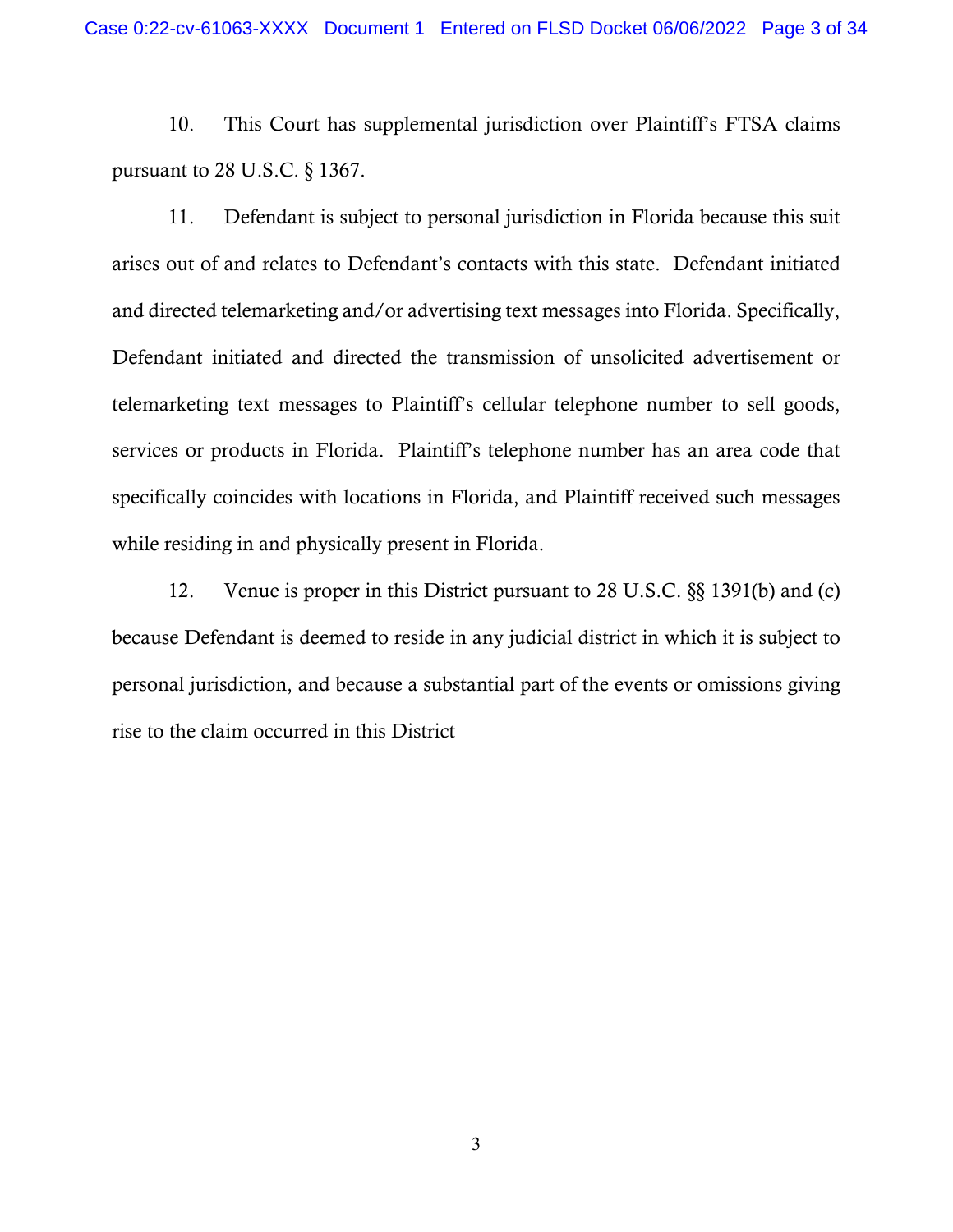Case 0:22-cv-61063-XXXX Document 1 Entered on FLSD Docket 06/06/2022 Page 4 of 34

# **FACTS**

13. Since on or about October 2020, Defendant has continued to send telephonic sales call to Plaintiff's cellular telephone number, including the following:

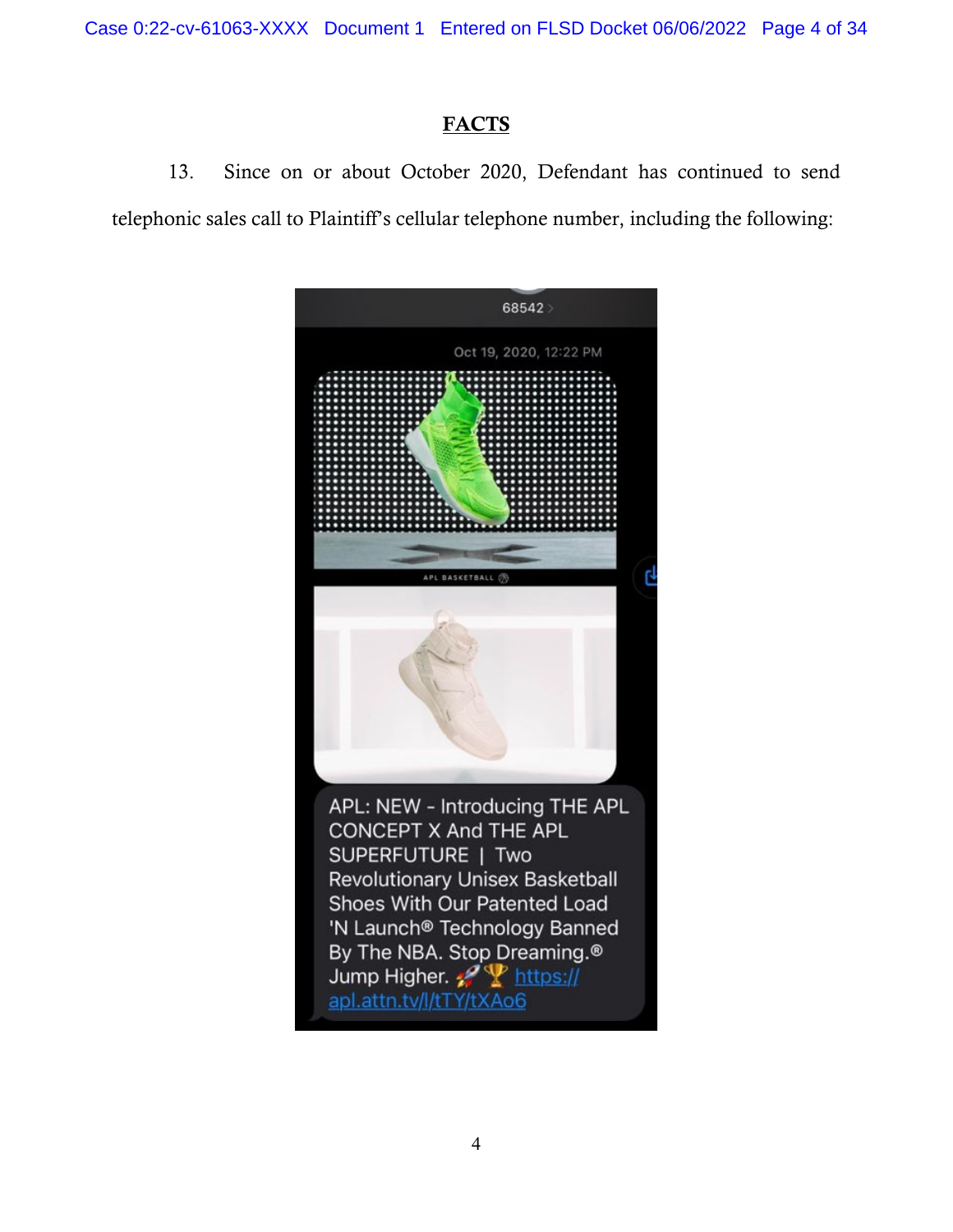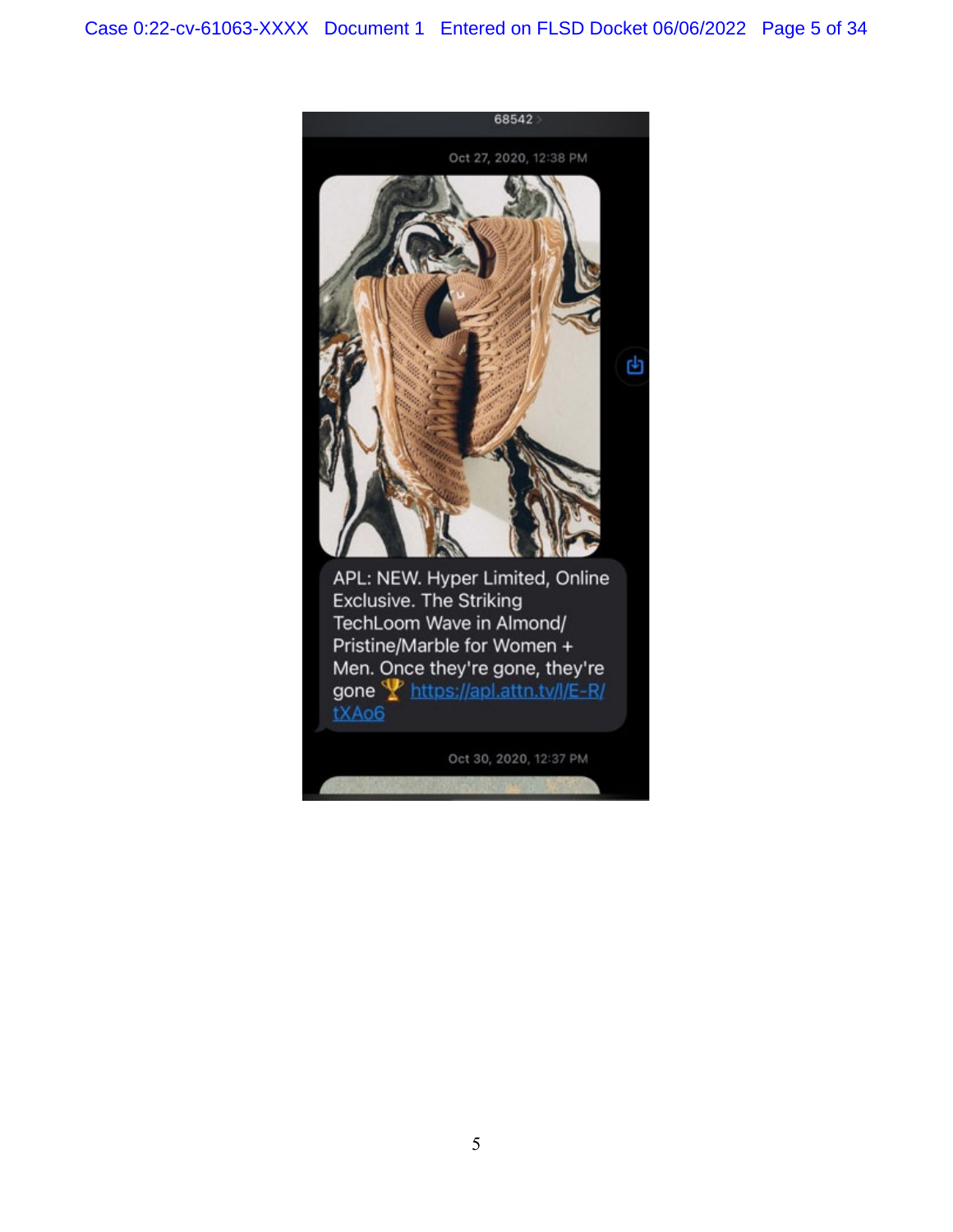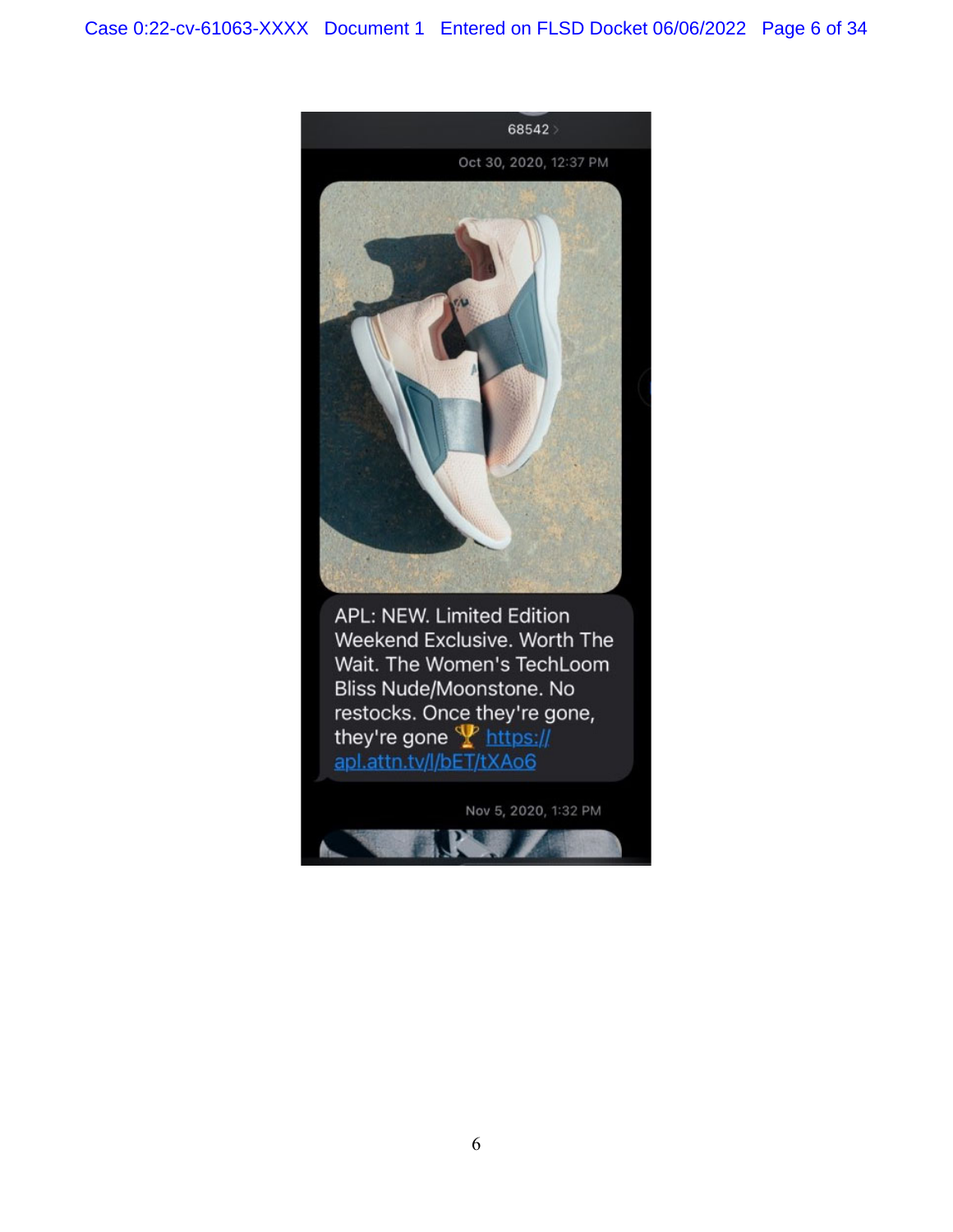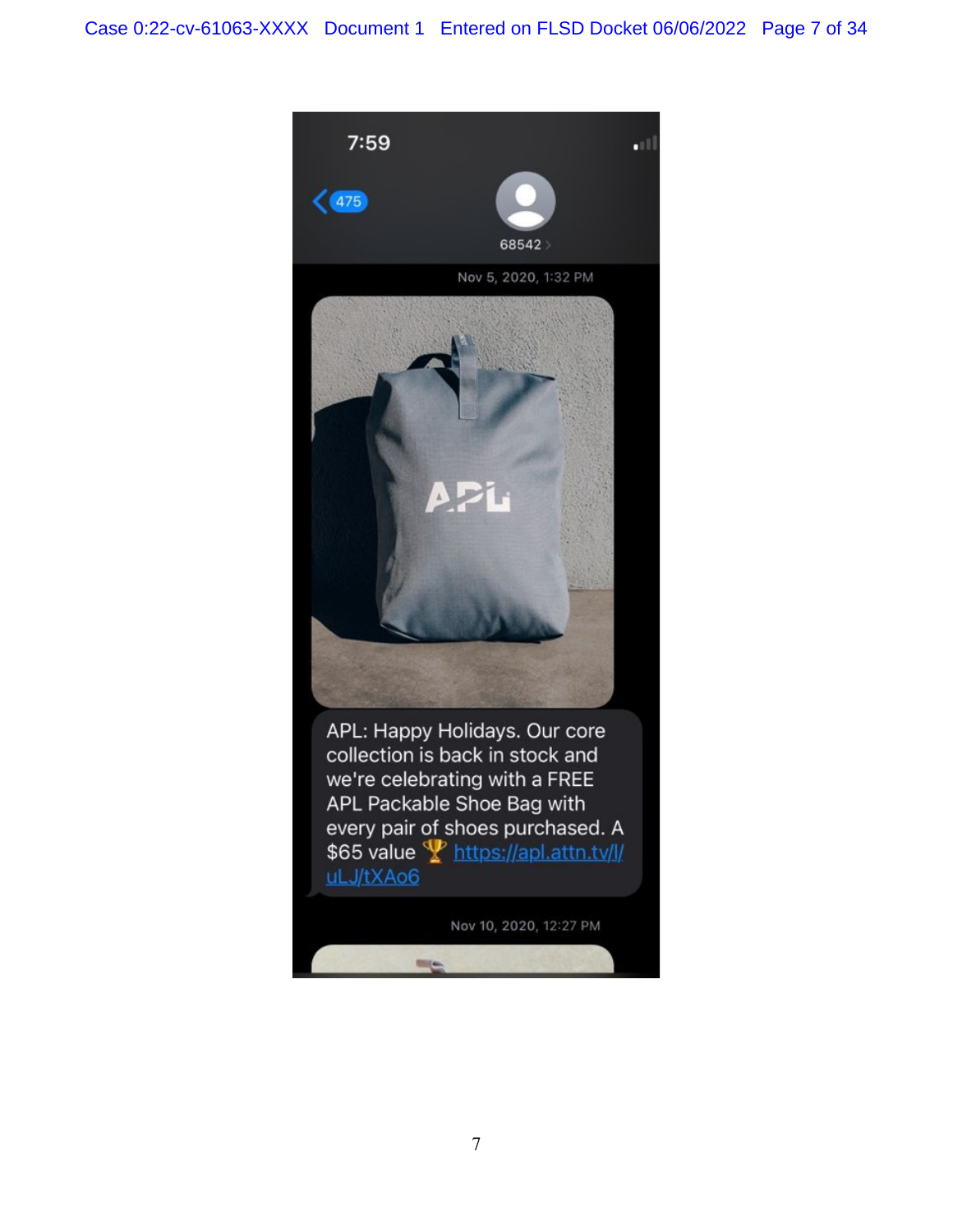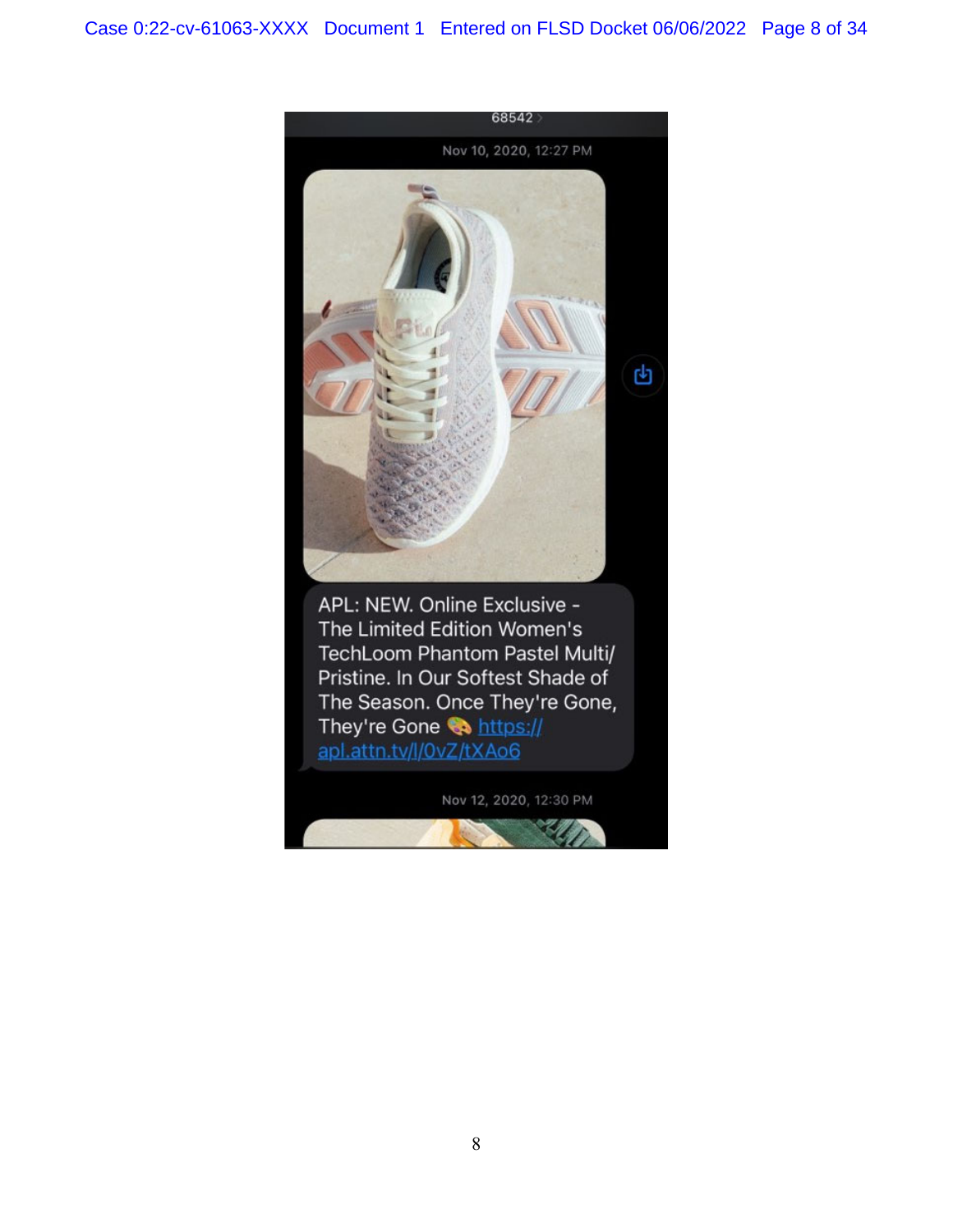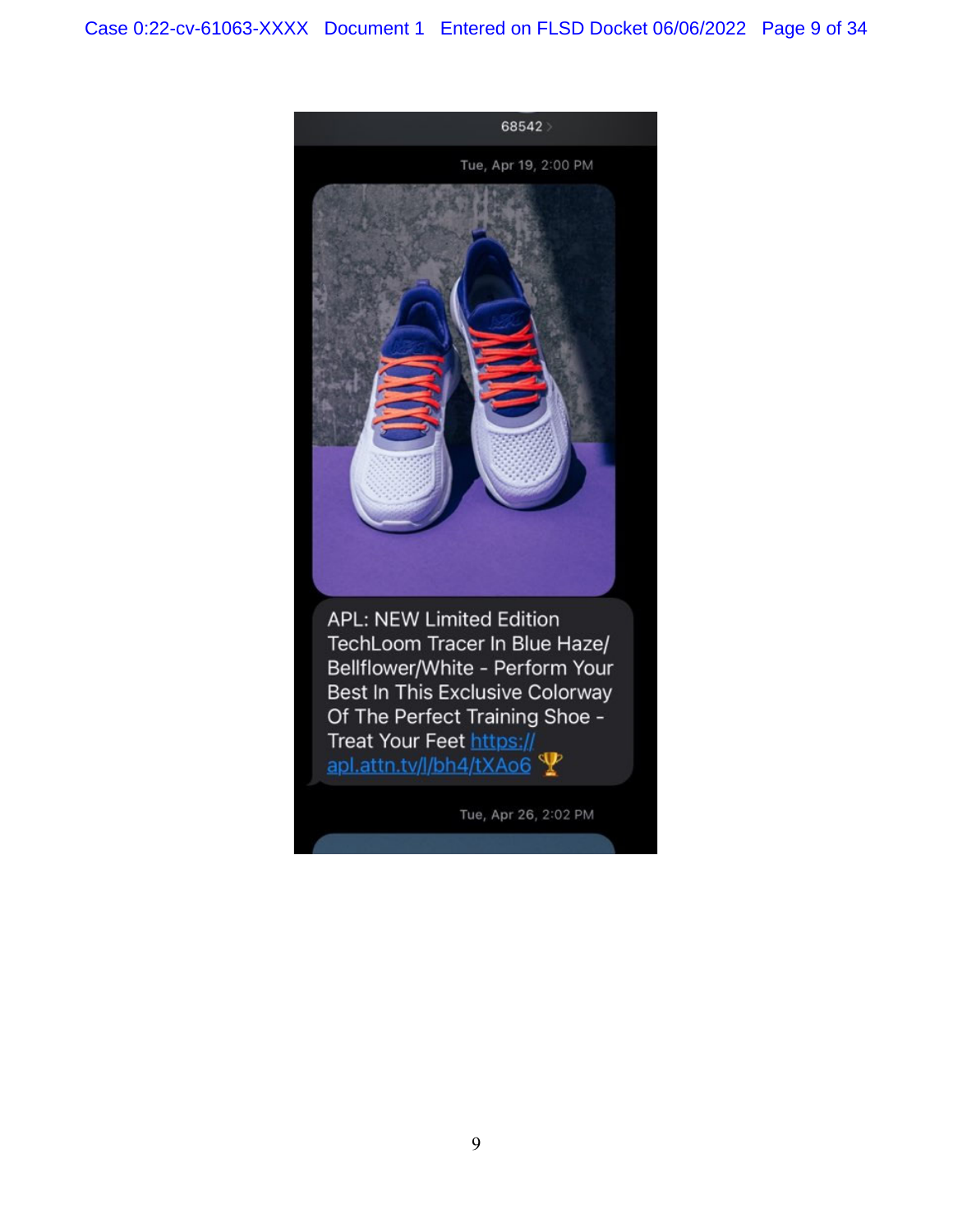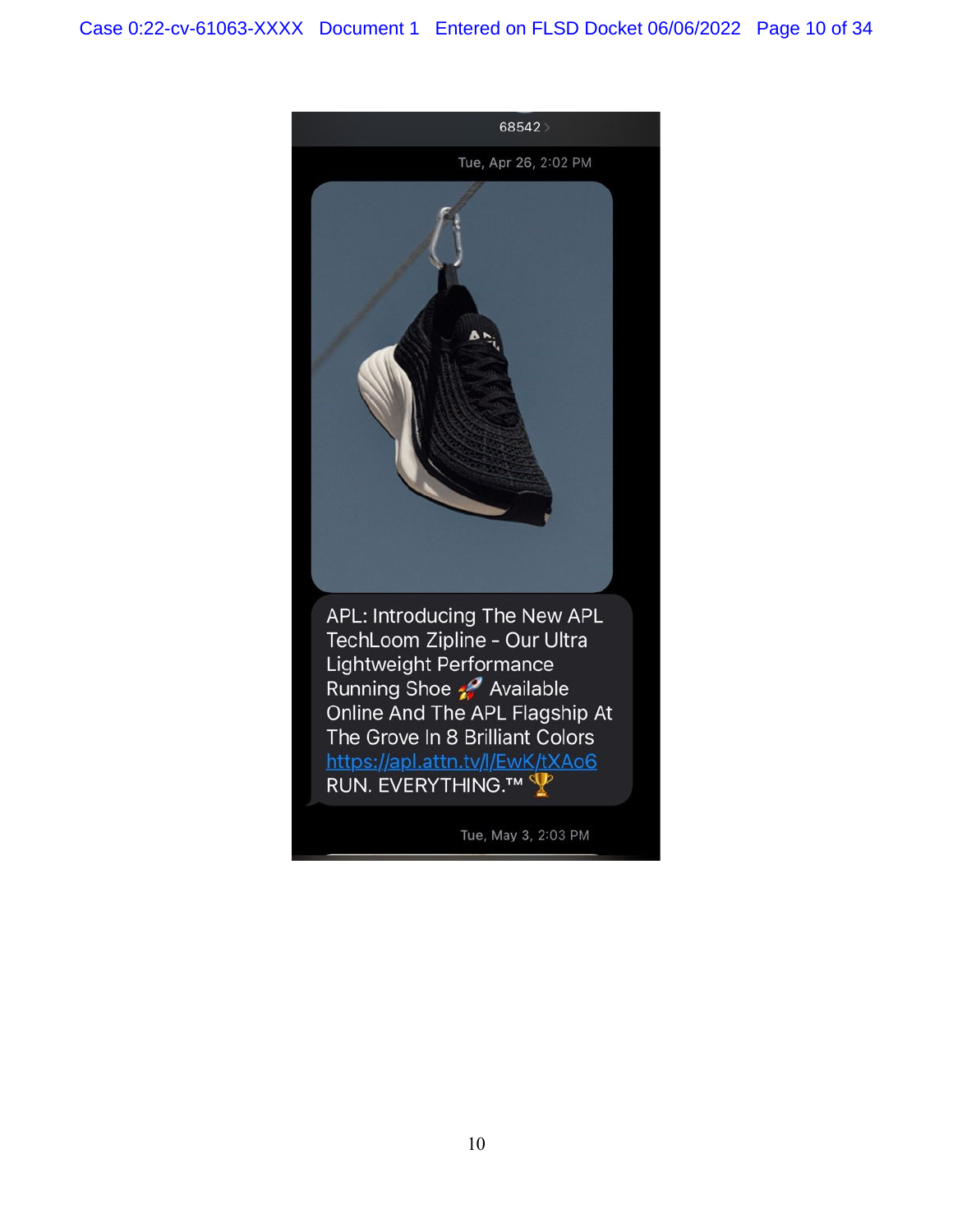![](_page_10_Picture_1.jpeg)

Tue, May 10, 2:01 PM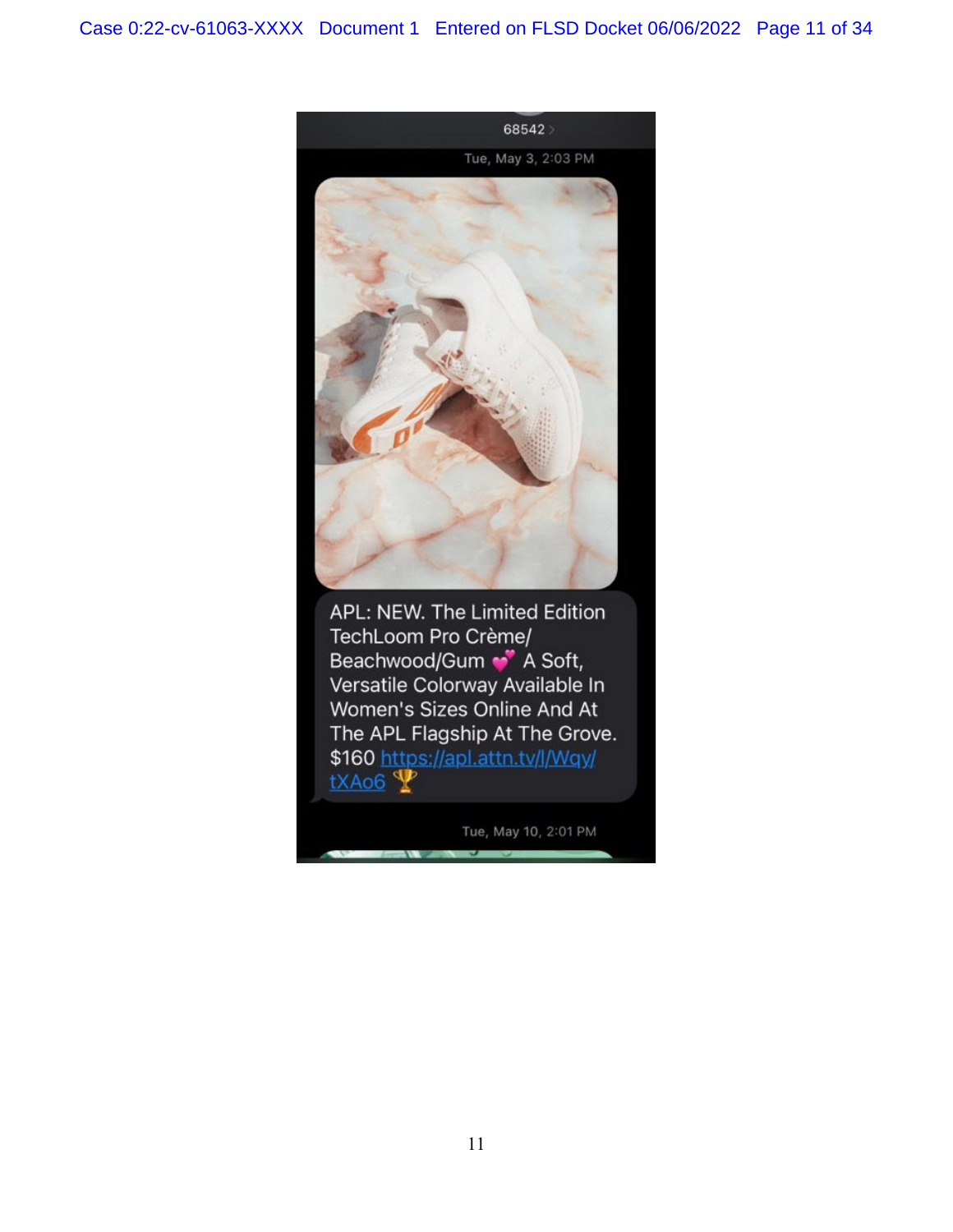![](_page_11_Picture_1.jpeg)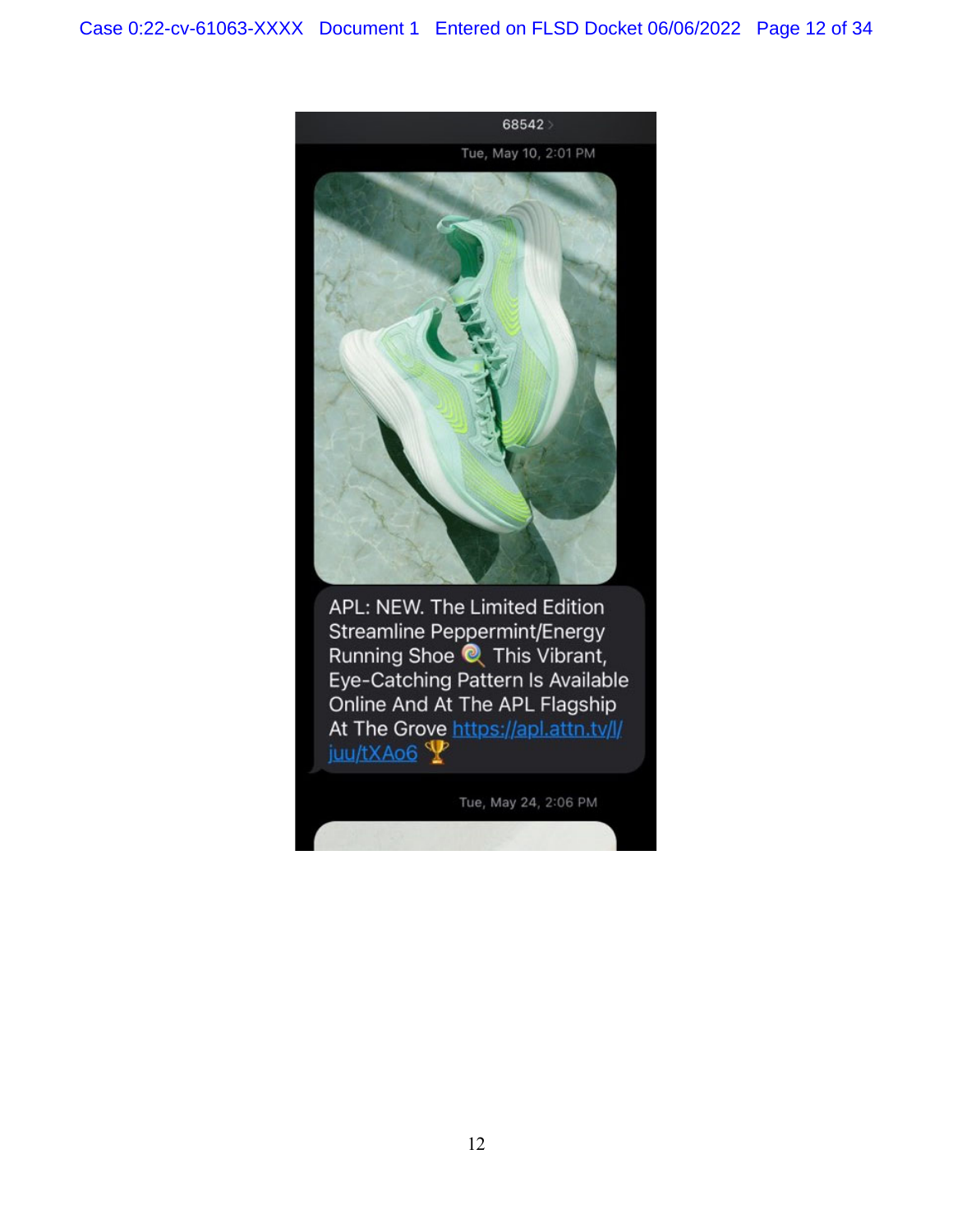![](_page_12_Picture_1.jpeg)

14. As demonstrated by the above screenshots, the purpose of Defendant's telephonic sales call was to solicit the sale of consumer goods and/or services.

15. As demonstrated by the above screenshots, when it sent its text message solicitations to Plaintiff, Defendant failed to identify (1) the name of the individual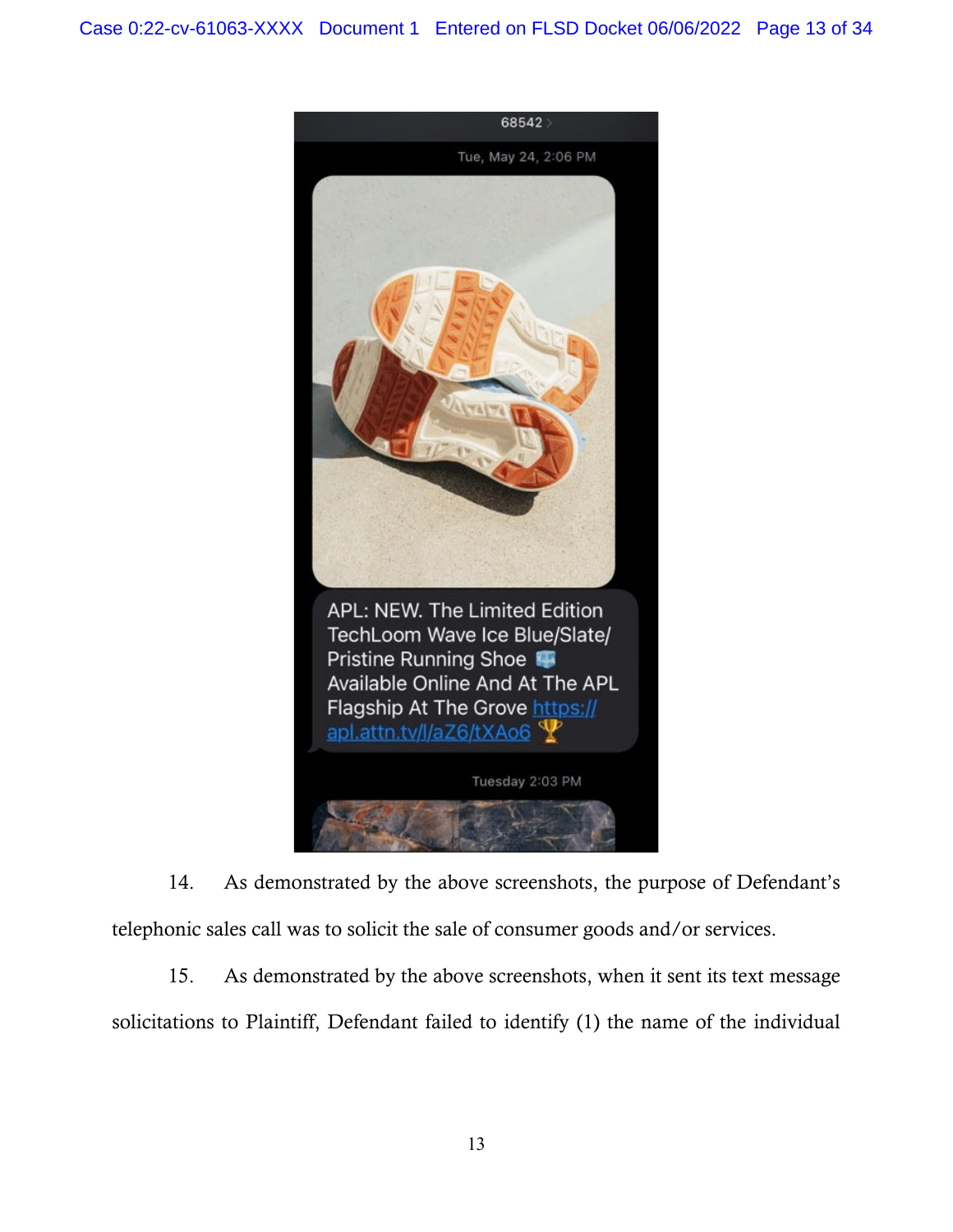caller; (2) the name of the legal entity on whose behalf the call was being made; and (3) a telephone number or address at which Defendant may be contacted.

16. Plaintiff is the regular user of the telephone number that received the above telephonic sales calls.

17. Plaintiff utilizes his cellular telephone number for personal purposes and the number is Plaintiff's residential telephone line.

18. Plaintiff registered hi cellular telephone number on the National Do-Not-Call Registry on August 1, 2015.

19. Plaintiff was in Florida when he received the above text message call, and Defendant's violative conduct occurred in substantial part in Florida.

20. Upon information and belief, Defendant maintains and/or has access to outbound transmission reports for all text messages sent advertising/promoting its services and goods. These reports show the dates, times, target telephone numbers, and content of each message sent to Plaintiff and the Class members.

21. As demonstrated by the text message screenshots above, Defendant did not provide Plaintiff and the Class members with instructions on how to opt-out of future text messages by, for example, advising them that they could text "Stop" to get the messages to stop, which is a standard requirement outlined in the Principles and Best Practices manual published by CTIA, the trade association that represents every major wireless carrier in the country. *See* 190719-CTIA-Messaging-Principles-and-Best-Practices-FINAL.pdf at 15 ("Message Senders should state in the message how and what words effect an opt-out. Standardized 'STOP' wording should be used for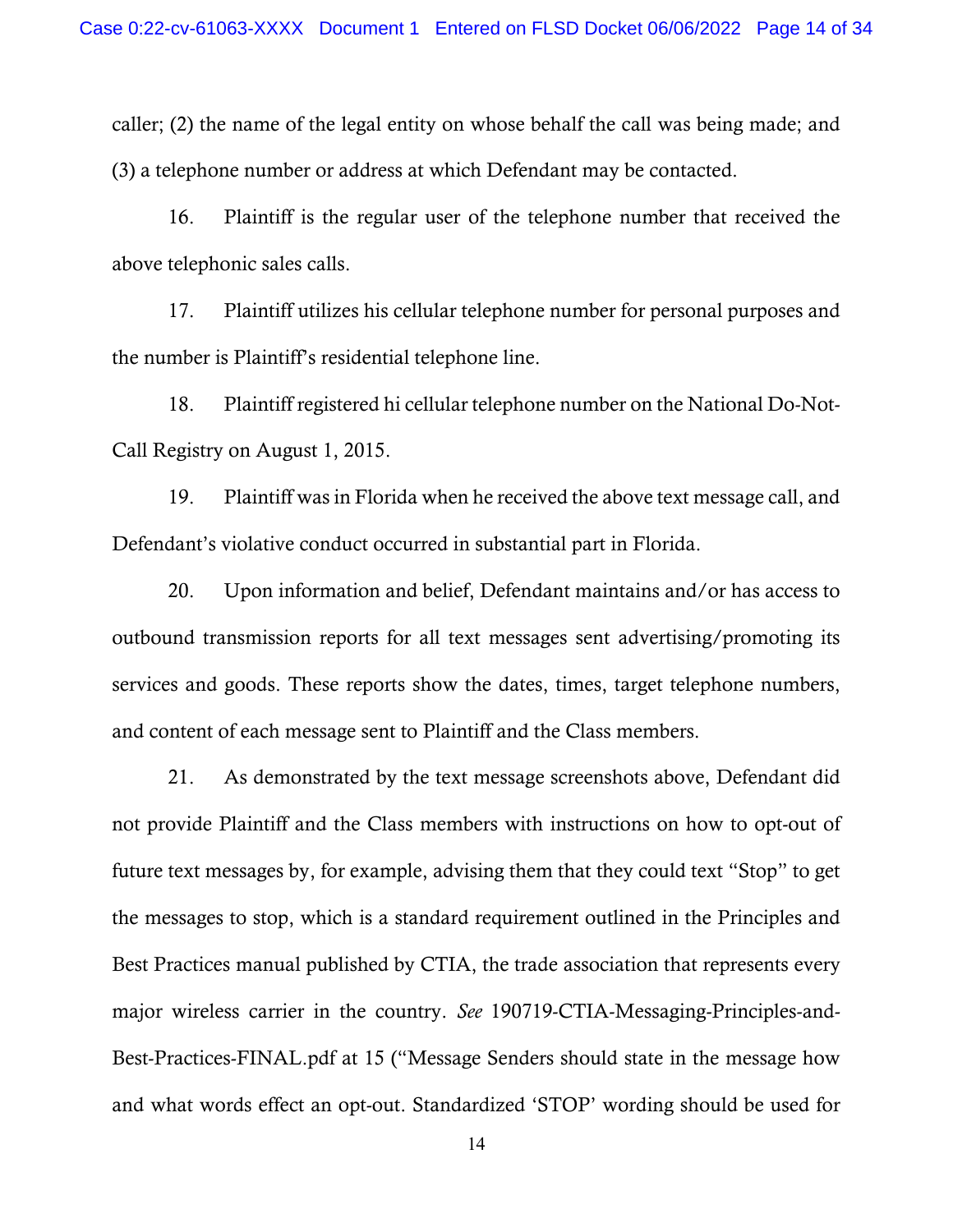opt-out instructions, however opt-out requests with normal language (i.e., stop, end, unsubscribe, cancel, quit, 'please opt me out') should also be read and acted upon by a Message Sender except where a specific word can result in unintentional opt-out. The validity of a Consumer opt-out should not be impacted by any de minimis variances in the Consumer opt-out response, such as capitalization, punctuation, or any letter-case sensitivities.").

22. Defendant's failure to provide opt-out instructions to Plaintiff and the Class members is indicative of Defendant's failure to 1) maintain written policies and procedures regarding its text messaging marketing; (2) provide training to its personnel engaged in telemarketing; and (3) maintain a standalone do-not-call list.

23. To transmit the above telephonic sales text message call, Defendant utilized a computer software system that automatically selected and dialed Plaintiff's and the Class members' telephone numbers.

24. The number used by Defendant to transmit the subject text message solicitations is known as a "short code." Short codes are short digit sequences, shorter than telephone numbers, that are used to address messages in the Multimedia Messaging System and short message service systems of mobile network operators.

25. Text messages using a short code can only be sent using a computer, and cannot be sent using a standard telephone.

26. The impersonal and generic nature of Defendant's text message and the fact that it originated from a short-code demonstrates that Defendant utilized a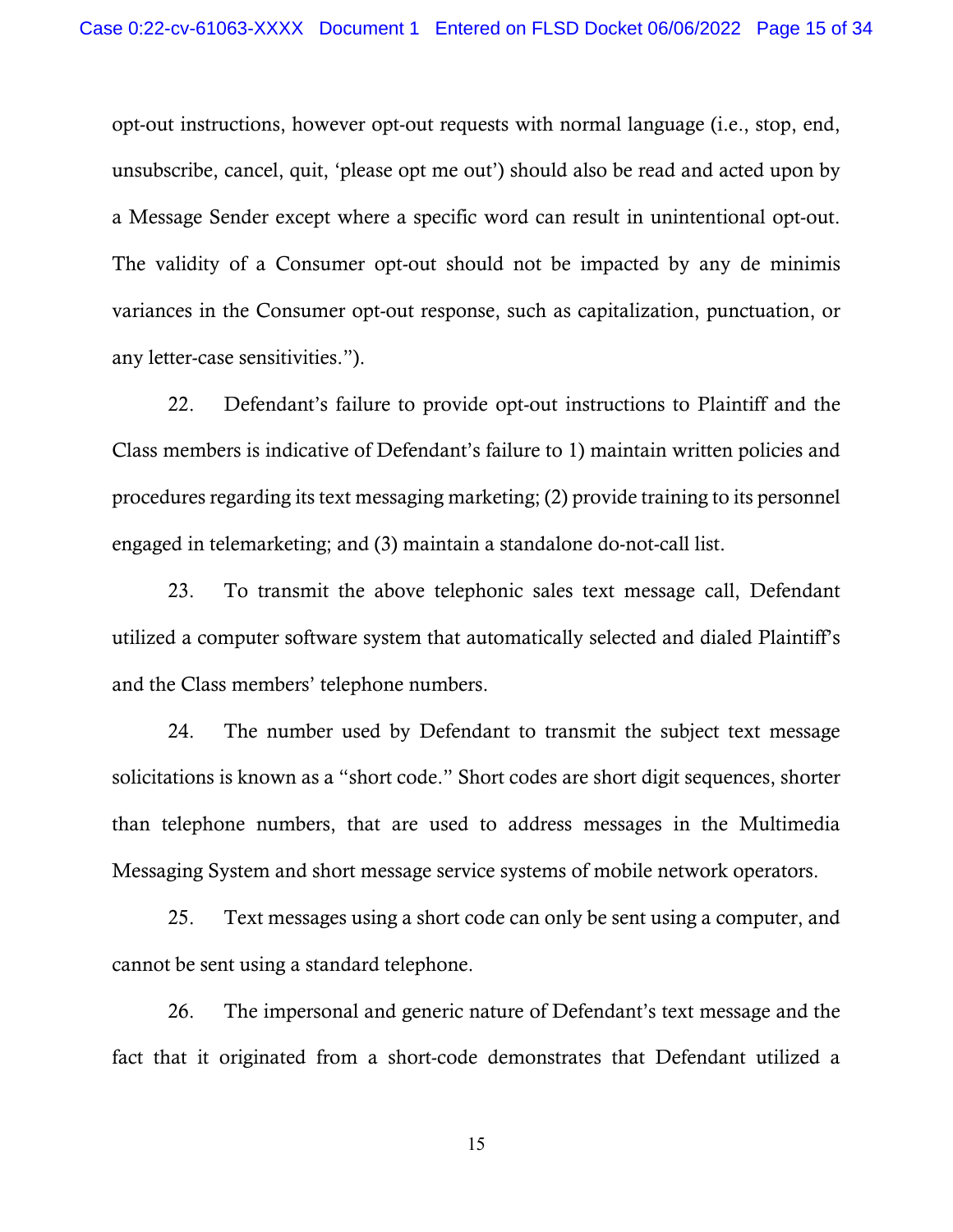computer software system that automatically selected and dialed Plaintiff's and the Class members' telephone numbers.

27. To send the text messages, Defendant used a messaging platform (the "Platform"), which permitted Defendant to transmit blasts of text messages automatically and without any human involvement. The Platform automatically made a series of calls to Plaintiff's and the Class members' stored telephone numbers with no human involvement after the series of calls were initiated utilizing the Platform.

28. Defendant was not required to and did not need to utilize the Platform to send messages to Plaintiff and the Class members. Instead, Defendant opted to use the Platform to maximize the reach of its text message advertisements at a nominal cost to Defendant.

29. Defendant would be able to conduct its business operations without sending automated text messages to consumers.

30. Defendant would be able to send automated text messages to consumers, and in compliance with the FTSA, by securing the proper consent from consumers prior to sending text messages.

31. Defendant would be able to send text messages to consumers without consent by utilizing a non-automated text messaging system.

32. Accordingly, it is not impossible for Defendant to comply with the FTSA in the context of transmitting text messages.

33. The burden and cost to Defendant of securing consent from consumers that complies with the FTSA is nominal.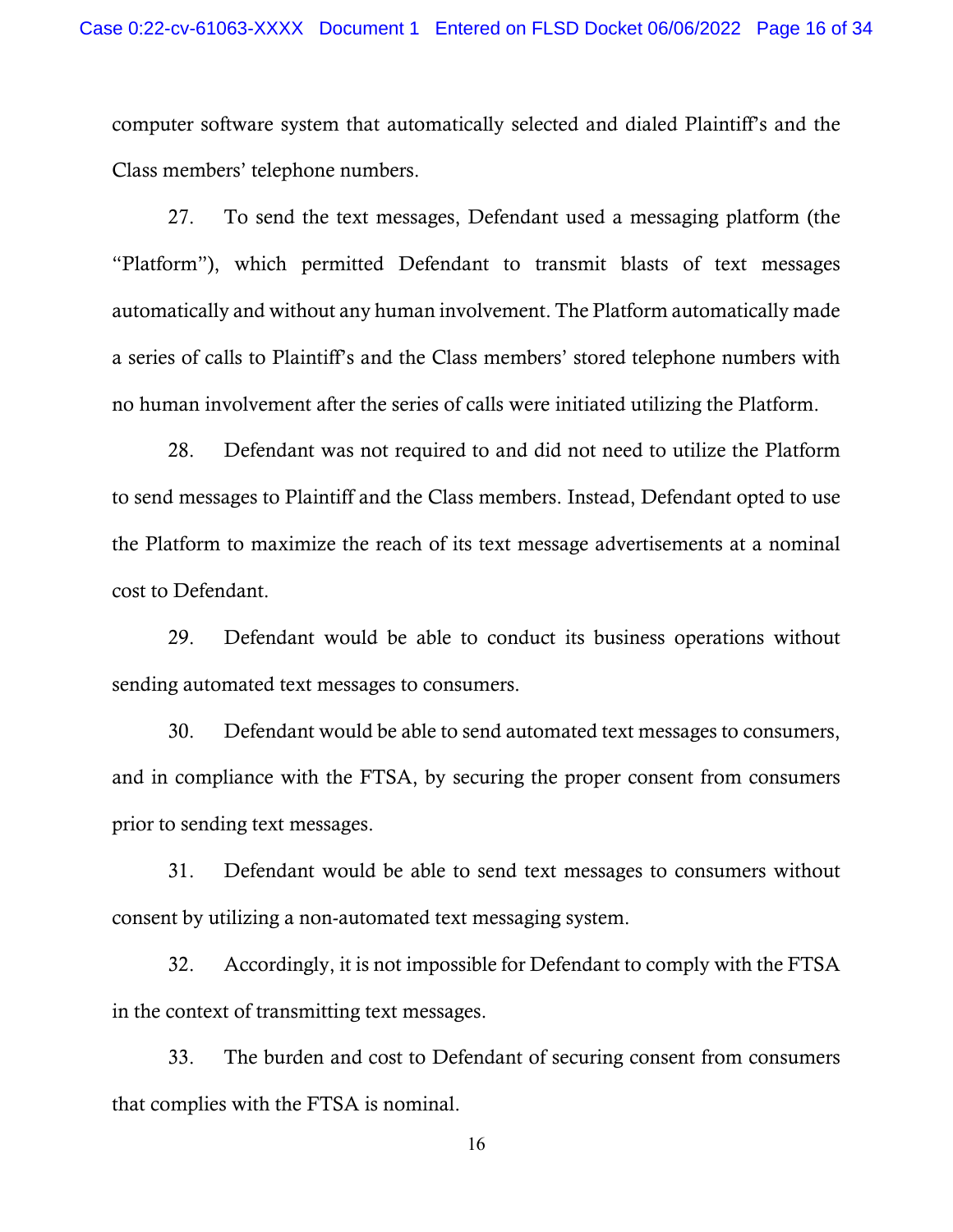34. Compliance with the FTSA will not result in Defendant having to cease its business operations.

35. Compliance with the FTSA will not result in Defendant having the alter the prices of any goods or services it provides in the marketplace.

36. Compliance with the FTSA will not force Defendant to seek regulatory approval from the State of Florida before undertaking any type of commercial transaction.

37. Because a substantial part of Defendant's FTSA violations occurred in Florida, requiring Defendant's compliance with the FTSA will not have the practical effect of regulating commerce occurring wholly outside of Florida.

38. The Platform has the capacity to select and dial numbers automatically from a list of numbers, which was in fact utilized by Defendant.

39. The Platform has the capacity to schedule the time and date for future transmission of text messages, which was in fact utilized by Defendant.

40. The Platform also has an auto-reply function that results in the automatic transmission of text messages.

41. Plaintiff never provided Defendant with express written consent authorizing Defendant to transmit telephonic sales calls to Plaintiff's cellular telephone number utilizing an automated system for the selection and dialing of telephone numbers.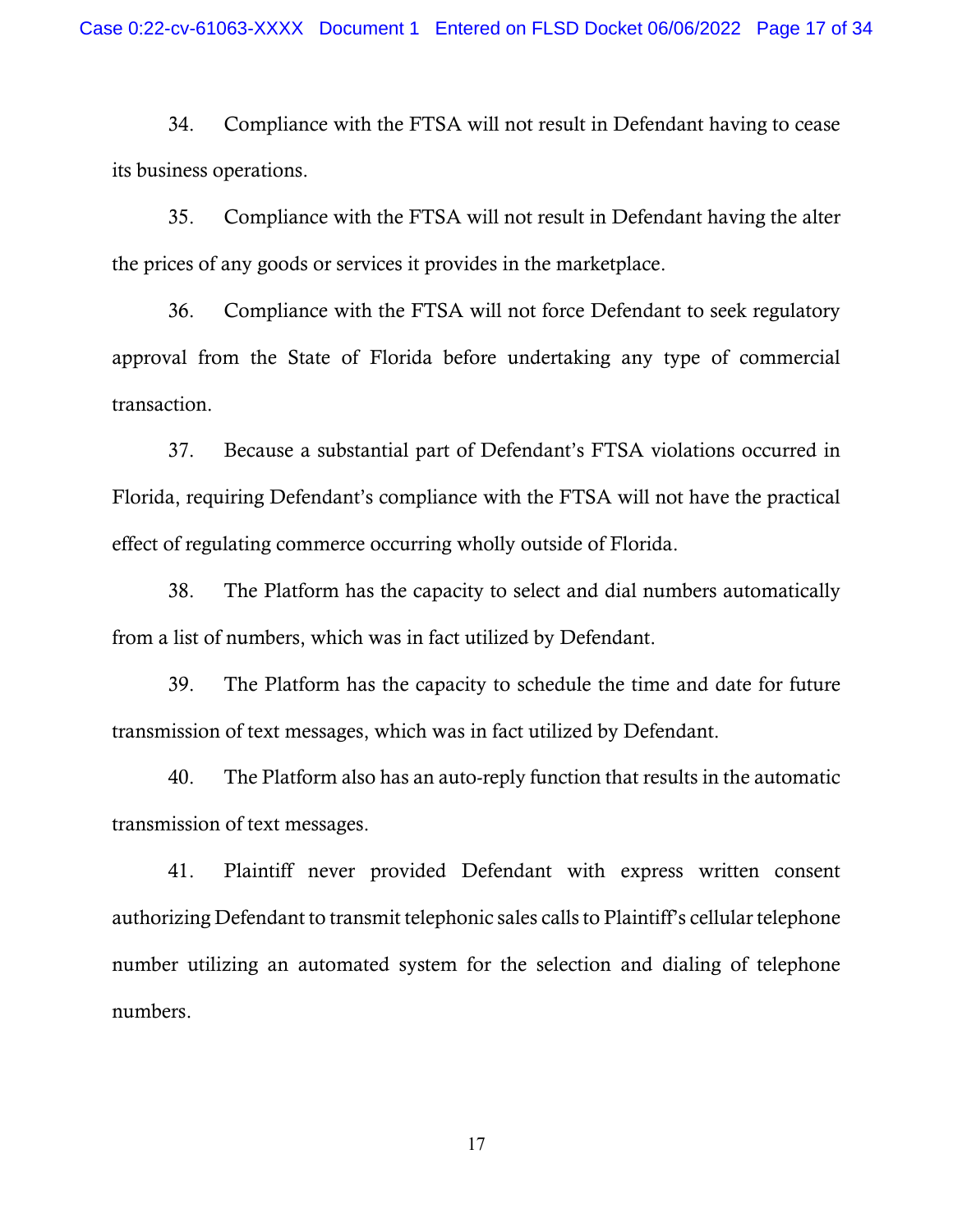42. More specifically, Plaintiff never signed any type of authorization permitting or allowing the placement of a telephonic sales call by text message using an automated system for the selection and dialing of telephone numbers.

43. Since July 1, 2021, on information and belief, Defendant sent at least 50 text message solicitations to as many consumers in Florida.

44. Defendant's failure to (1) maintain the required written policies and procedures, (2) provide training to its personnel engaged in telemarketing, (3) maintain a standalone do-not-call list, (4) provide Plaintiff and the Class members with instructions on how to opt out of Defendant's text message solicitations, (5) identify the individual caller, (6) identify the legal name of the entity calling, and (7) identify a telephone number or address at which the caller may be contacted, caused Plaintiff and the Class members harm, including because they had no idea how to stop Defendant's unsolicited text message calls or who to contact to get the messages to stop.

45. Defendant's telephonic sales calls caused Plaintiff and the Class members harm, including statutory damages, inconvenience, invasion of privacy, aggravation, annoyance, and violation of their statutory privacy rights.

#### CLASS ALLEGATIONS

#### PROPOSED CLASSES

46. Plaintiff brings this lawsuit as a class action on behalf of himself individually and on behalf of all other similarly situated persons as a class action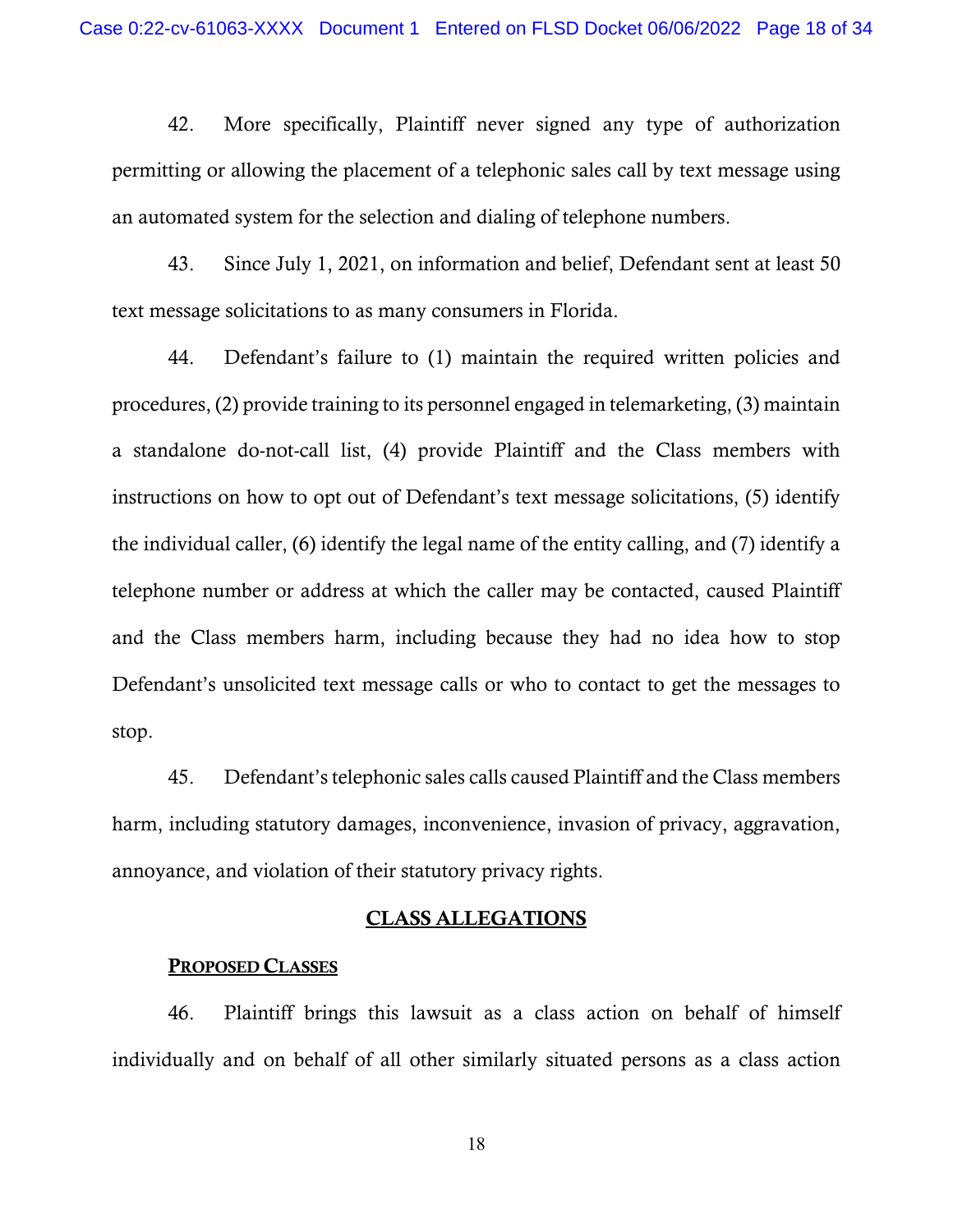pursuant to Federal Rule of Civil Procedure 23. The Classes that Plaintiff seeks to

represent are defined as:

DNC Class: All persons in the United States who from four years prior to the filing of this action through the date of class certification (1) Defendant, or anyone on Defendant's behalf, (2) placed more than one text message call within any 12-month period; (3) where the person's telephone number that had been listed on the National Do Not Call Registry for at least thirty days; (4) regarding Defendant's property, goods, and/or services; (5) who did not purchase or transact business with Defendant during the eighteen months immediately preceding the date of the first message; and (6) who did not contact Defendant during the three months immediately preceding the date of the first message with an inquiry about a product, good, or service offered by Defendant.

IDNC Class: All persons within the United States who, within the four years prior to the filing of this Complaint through the date of class certification, (1) received two or more text messages within any 12-month period, (2) regarding Defendant's property, goods, and/or services, (3) to said person's residential telephone number.

FTSA Class: All persons in Florida who, (1) were sent a telephonic sales call regarding Defendant's property, goods, and/or services, (2) using the same equipment or type of equipment utilized to call Plaintiff.

Seller Identification Class: All persons within the United States who, within the four years prior to the filing of this Complaint through the date of class certification, (1) received two or more text messages within any 12-month period, (2) regarding Defendant's property, goods, and/or services, (3) to said person's residential telephone number, (4) that did not disclose the name of the individual caller, the name of the person or entity on whose behalf the call is being made, or a telephone number or address at which the person or entity may be contacted.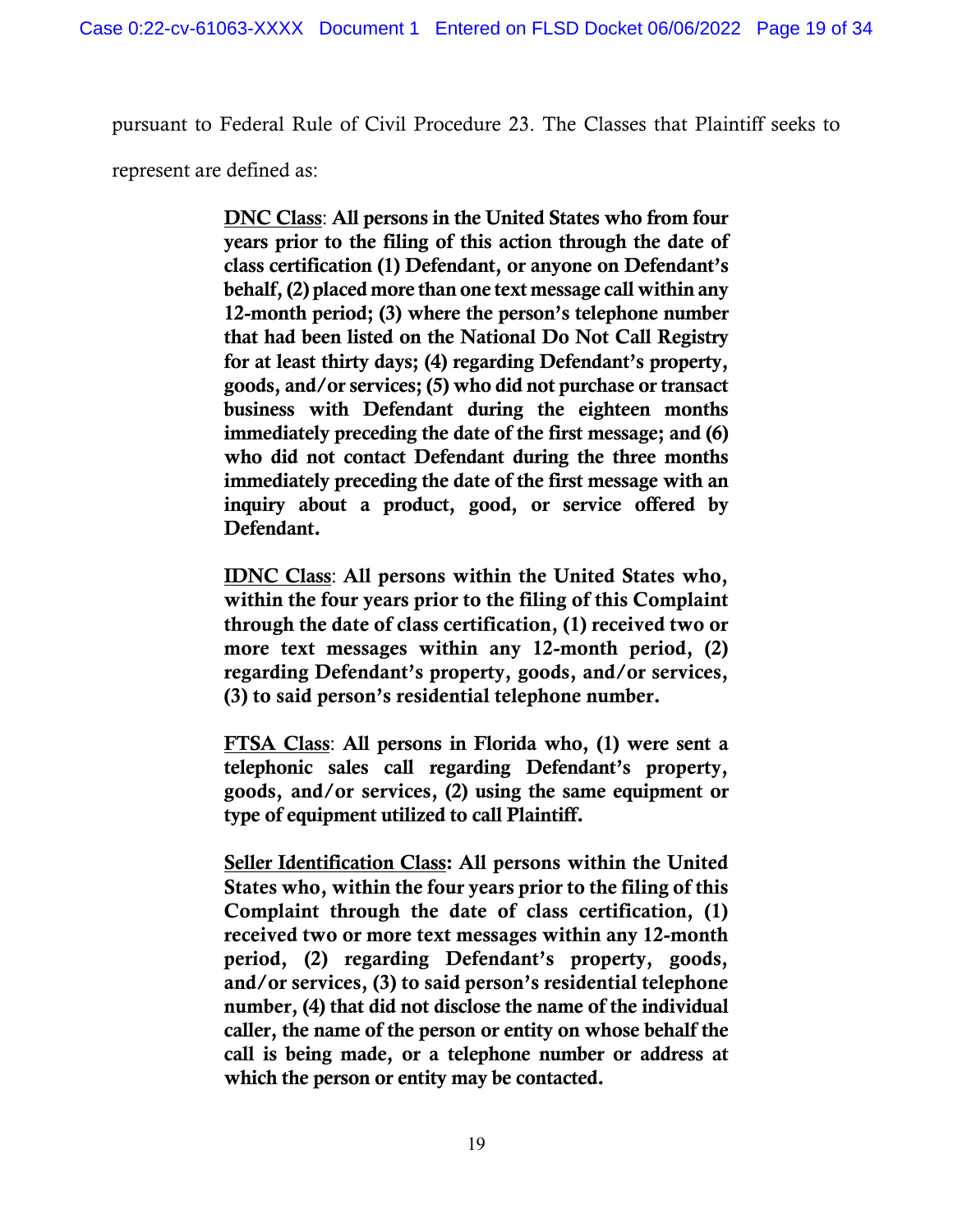47. Defendant and its employees or agents are excluded from the Class.

#### **NUMEROSITY**

48. Upon information and belief, Defendant has placed telephonic sales calls to telephone numbers belonging to at least 50 persons. The members of the Class, therefore, are believed to be so numerous that joinder of all members is impracticable.

49. The exact number and identities of the Class members are unknown at this time and can be ascertained only through discovery. Identification of the Class members is a matter capable of ministerial determination from Defendant's call records.

#### COMMON QUESTIONS OF LAW AND FACT

50. There are numerous questions of law and fact common to the Classes which predominate over any questions affecting only individual members of the Classes. Among the questions of law and fact common to the Class are:

- (a) Whether Defendant initiated telephonic sales calls to Plaintiff and the Class members;
- (b) Whether Defendant can meet its burden of showing that it had prior express written consent to make such calls;
- (c) Whether Defendants maintain an internal do-not-call list and instruct their employees on how to use the list; and
- (d) Whether Defendant is liable for damages, and the amount of such damages.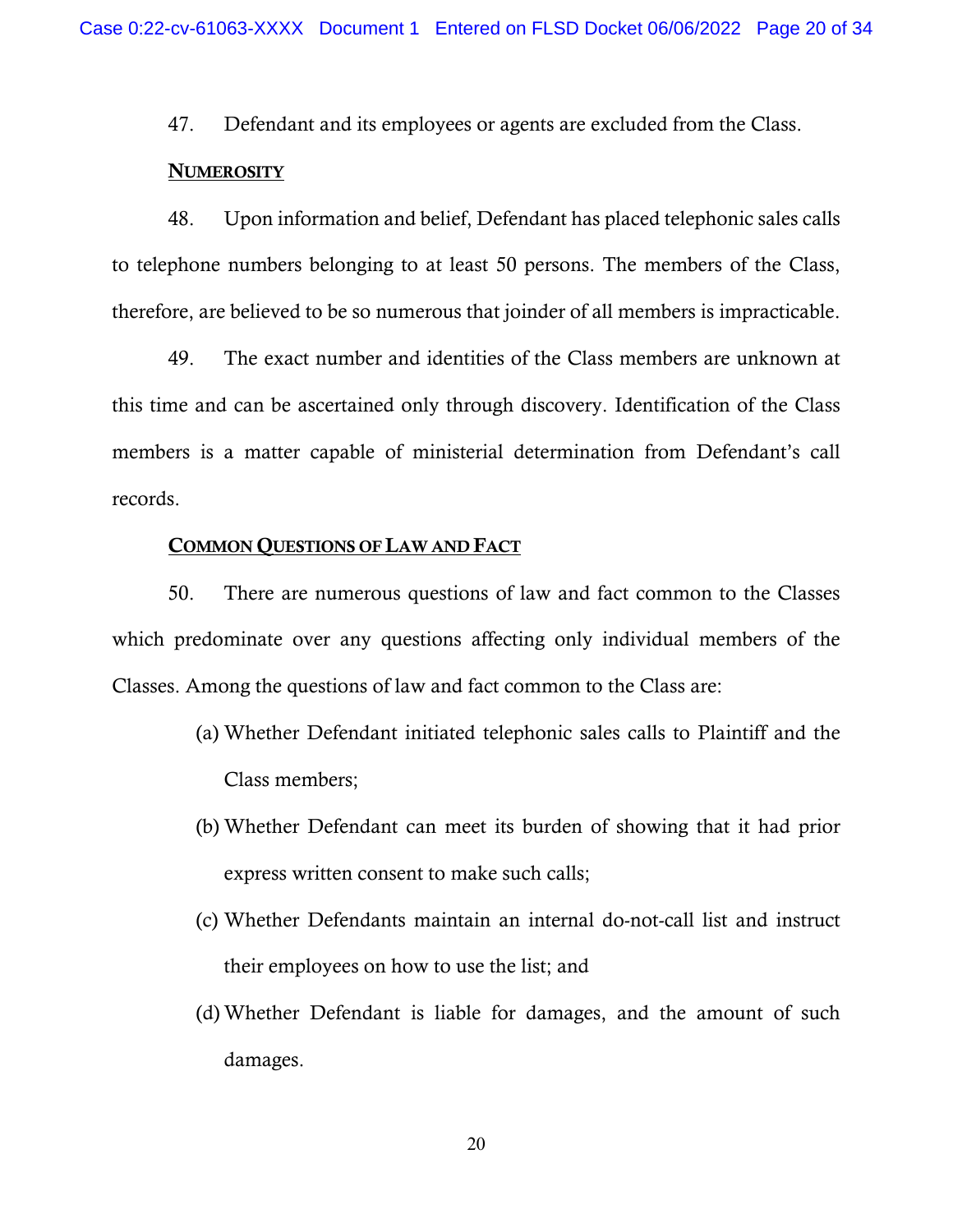51. The common questions in this case are capable of having common answers. If Plaintiff's claim that Defendant routinely transmits telephonic sales calls without prior express written consent is accurate, Plaintiff and the Class members will have identical claims capable of being efficiently adjudicated and administered in this case.

#### **TYPICALITY**

52. Plaintiff's claims are typical of the claims of the Class members, as they are all based on the same factual and legal theories.

#### PROTECTING THE INTERESTS OF THE CLASS MEMBERS

53. Plaintiff is a representative who will fully and adequately assert and protect the interests of the Class and has retained competent counsel. Accordingly, Plaintiff is an adequate representative and will fairly and adequately protect the interests of the Class.

#### **SUPERIORITY**

54. A class action is superior to all other available methods for the fair and efficient adjudication of this lawsuit because individual litigation of the claims of all members of the Class is economically unfeasible and procedurally impracticable. While the aggregate damages sustained by the Class are in the millions of dollars, the individual damages incurred by each member of the Class resulting from Defendant's wrongful conduct are too small to warrant the expense of individual lawsuits. The likelihood of individual Class members prosecuting their own separate claims is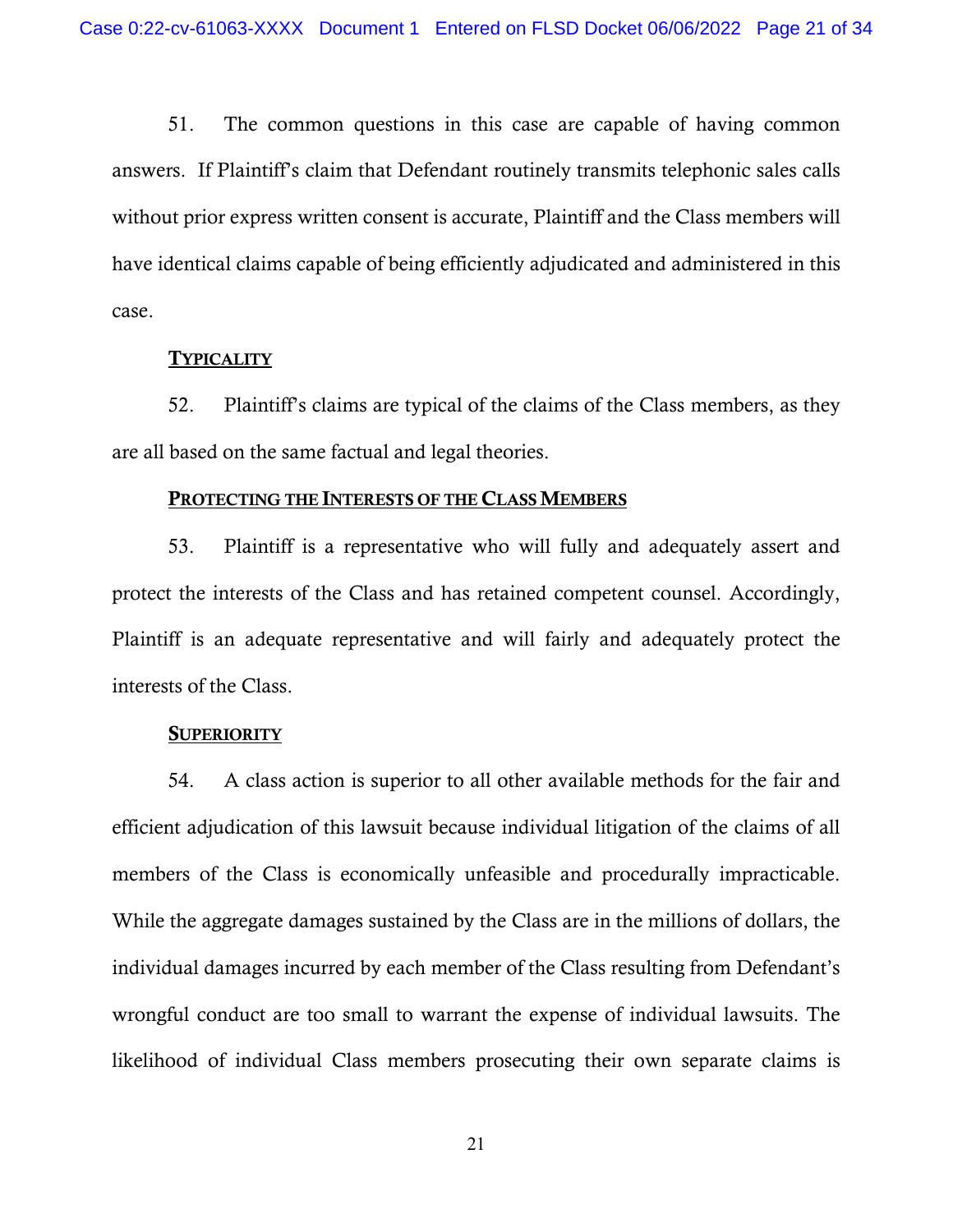remote, and, even if every member of the Class could afford individual litigation, the court system would be unduly burdened by individual litigation of such cases.

55. The prosecution of separate actions by members of the Class would create a risk of establishing inconsistent rulings and/or incompatible standards of conduct for Defendant. For example, one court might enjoin Defendant from performing the challenged acts, whereas another may not. Additionally, individual actions may be dispositive of the interests of the Class, although certain class members are not parties to such actions.

## COUNT I Violations of 47 U.S.C. § 227(c) and 64.1200(c) (On Behalf of Plaintiff and the DNC Class)

56. Plaintiff re-alleges and incorporates the allegations set forth in paragraphs 1 through 55 as if fully set forth herein.

57. The TCPA's implementing regulation, 47 C.F.R. § 64.1200(c), provides in pertinent part that "[n]o person or entity shall initiate any telephone solicitation" to "[a] residential telephone subscriber who has registered his or her telephone number on the national do-not-call registry of persons who do not wish to receive telephone solicitations that is maintained by the federal government."

58. Per 47 C.F.R. § 64.1200(e), § 64.1200(c) is "applicable to any person or entity making telephone solicitations or telemarketing calls to wireless telephone numbers."

59. Any "person who has received more than one telephone call within any 12-month period by or on behalf of the same entity in violation of the regulations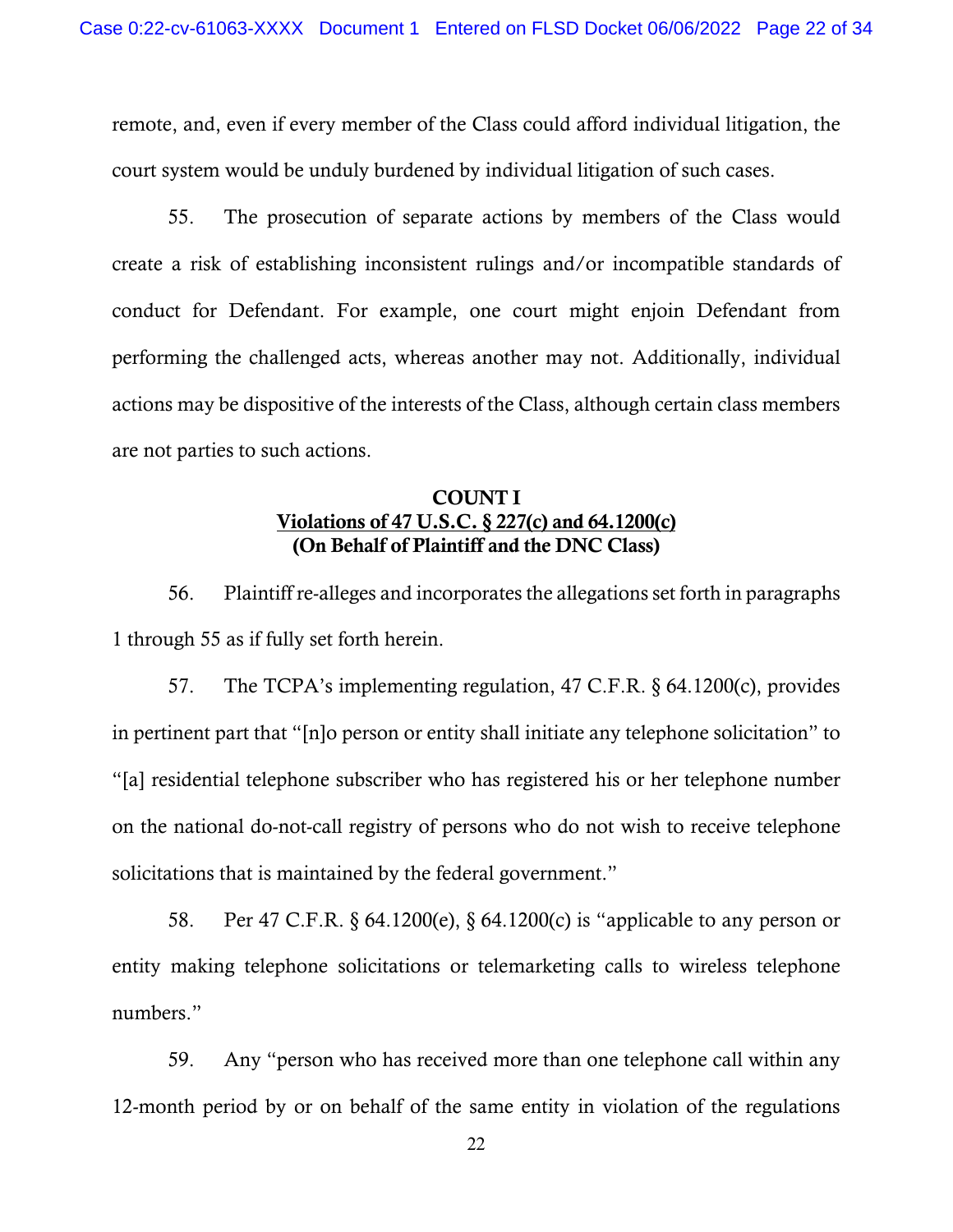prescribed under this subsection may" may bring a private action based on a violation of said regulations, which were promulgated to protect telephone subscribers' privacy rights to avoid receiving telephone solicitations to which they object. 47 U.S.C. § 227(c).

60. Defendant violated 47 C.F.R. § 64.1200(c) by initiating telephone solicitations to telephone subscribers such as Plaintiff and the DNC Class members who registered their respective telephone numbers on the National Do Not Call Registry, a listing of persons who do not wish to receive telephone solicitations that is maintained by the federal government.

61. Defendant violated 47 U.S.C. § 227(c)(5) because Plaintiff and DNC Class members received more than one text message in a 12-month period from Defendant in violation of 47 C.F.R. § 64.1200.

62. As a result of Defendant's conduct as alleged herein, Plaintiff and the DNC Class members suffered actual damages and, under section 47 U.S.C. § 227(c), are entitled receive up to \$500 in damages for such violations of 47 C.F.R. § 64.1200. To the extent Defendant's misconduct is determined to be willful and knowing, the Court should, pursuant to 47 U.S.C.  $\S$  227(c)(5), treble the amount of statutory damages recoverable by the members of the DNC Class.

# COUNT II VIOLATION OF FLA. STAT. § 501.059 (On Behalf of Plaintiff and the FTSA Class)

63. Plaintiff re-alleges and incorporates the allegations set forth in paragraphs 1 through 55 as if fully set forth herein.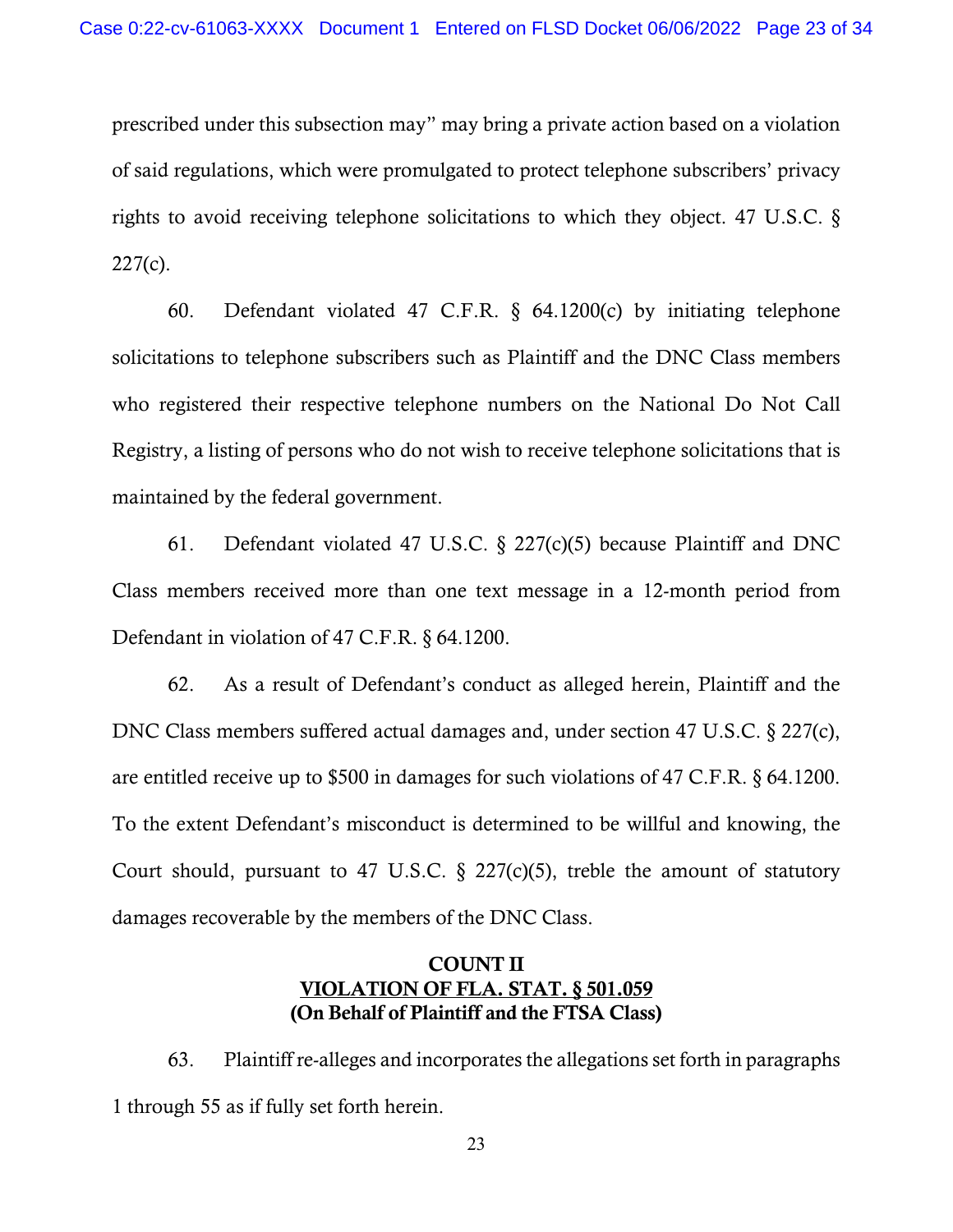64. It is a violation of the FTSA to "make or knowingly allow a telephonic sales call to be made if such call involves an automated system for the selection or dialing of telephone numbers or the playing of a recorded message when a connection is completed to a number called without the prior express written consent of the called party." Fla. Stat. § 501.059(8)(a).

65. A "telephonic sales call" is defined as a "telephone call, text message, or voicemail transmission to a consumer for the purpose of soliciting a sale of any consumer goods or services, soliciting an extension of credit for consumer goods or services, or obtaining information that will or may be used for the direct solicitation of a sale of consumer goods or services or an extension of credit for such purposes." Fla. Stat. § 501.059(1)(i).

- 66. "Prior express written consent" means an agreement in writing that:
	- 1. Bears the signature of the called party;
	- 2. Clearly authorizes the person making or allowing the placement of a telephonic sales call by telephone call, text message, or voicemail transmission to deliver or cause to be delivered to the called party a telephonic sales call using an automated system for the selection or dialing of telephone numbers, the playing of a recorded message when a connection is completed to a number called, or the transmission of a prerecorded voicemail;
	- 3. Includes the telephone number to which the signatory authorizes a telephonic sales call to be delivered; and
	- 4. Includes a clear and conspicuous disclosure informing the called party that:
		- a. By executing the agreement, the called party authorizes the person making or allowing the placement of a telephonic sales call to deliver or cause to be delivered a telephonic sales call to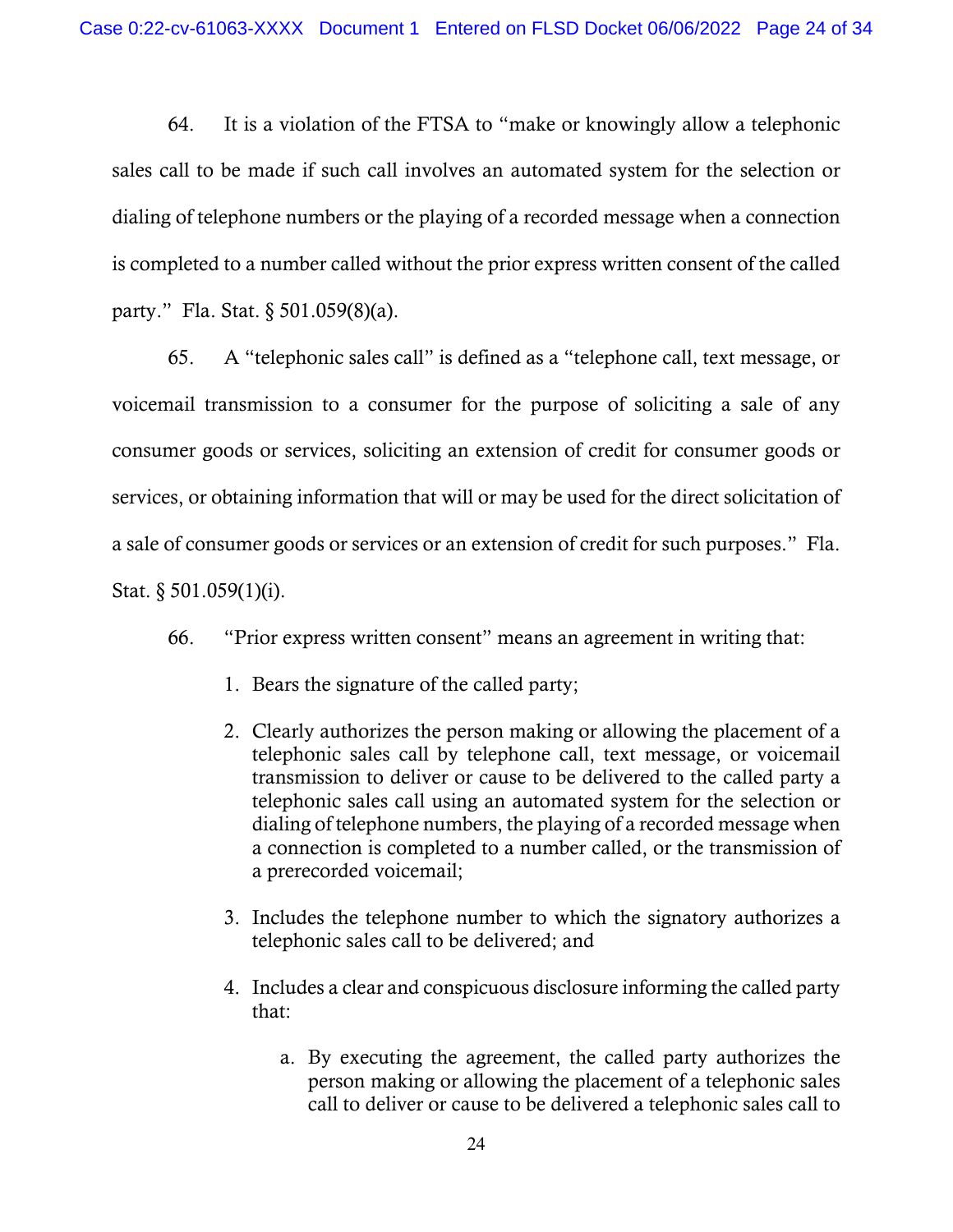the called party using an automated system for the selection or dialing of telephone numbers or the playing of a recorded message when a connection is completed to a number called; and

b. He or she is not required to directly or indirectly sign the written agreement or to agree to enter into such an agreement as a condition of purchasing any property, goods, or services.

Fla. Stat.  $\S 501.059(1)(g)$ .

67. Defendant failed to secure prior express written consent from Plaintiff and the Class members.

68. In violation of the FTSA, Defendant made and/or knowingly allowed telephonic sales calls to be made to Plaintiff and the Class members without Plaintiff's and the Class members' prior express written consent.

69. Defendant made and/or knowingly allowed the telephonic sales calls to Plaintiff and the Class members to be made utilizing an automated system for the selection and dialing of telephone numbers.

70. As a result of Defendant's conduct, and pursuant to  $\S 501.059(10)(a)$  of the FTSA, Plaintiff and Class members were harmed and are each entitled to a minimum of \$500.00 in damages for each violation. Plaintiff and the Class members are also entitled to an injunction against future calls. *Id*.

71. Plaintiff requests for this Court to enter an Order granting the relief outlined in the Prayer for Relief below.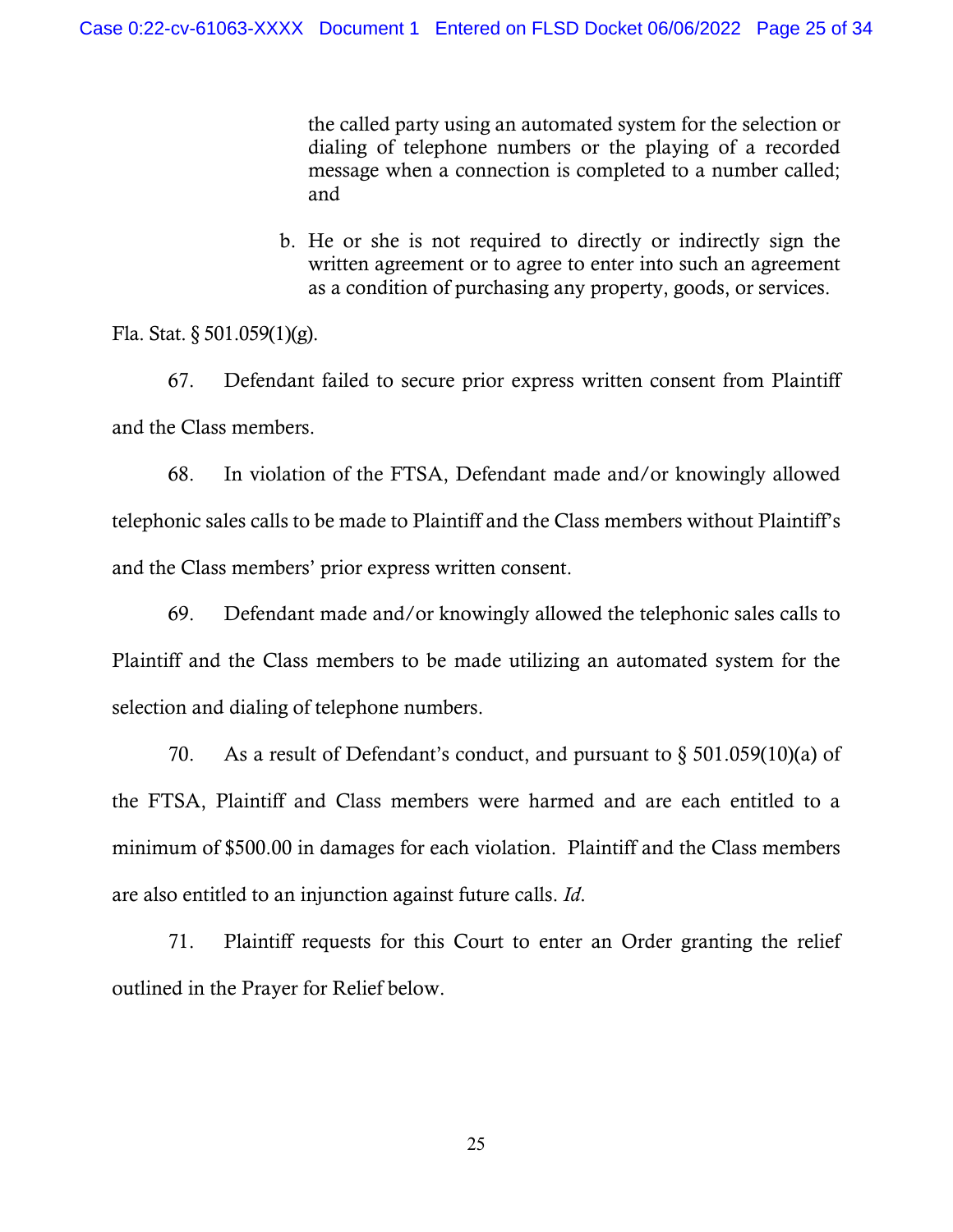# COUNT III Violations of 47 U.S.C. § 227(c) and 47 C.F.R. § 64.1200(d) (On Behalf of Plaintiff and the IDNC Class)

72. Plaintiff re-alleges and incorporates the allegations set forth in paragraphs

1 through 55 as if fully set forth herein.

73. In pertinent part, 47 C.F.R. § 64.1200(d) provides:

No person or entity shall initiate any call for telemarketing purposes to a residential telephone subscriber unless such person or entity has instituted procedures for maintaining a list of persons who request not to receive telemarketing calls made by or on behalf of that person or entity. The procedures instituted must meet the following minimum standards:

(1) *Written policy*. Persons or entities making calls for telemarketing purposes must have a written policy, available upon demand, for maintaining a do-not-call list.

(2) *Training of personnel engaged in telemarketing*. Personnel engaged in any aspect of telemarketing must be informed and trained in the existence and use of the do-not-call list.

(3) *Recording, disclosure of do-not-call requests.* If a person or entity making a call for telemarketing purposes (or on whose behalf such a call is made) receives a request from a residential telephone subscriber not to receive calls from that person or entity, the person or entity must record the request and place the subscriber's name, if provided, and telephone number on the do-not-call list at the time the request is made. Persons or entities making calls for telemarketing purposes (or on whose behalf such calls are made) must honor a residential subscriber's do-not-call request within a reasonable time from the date such request is made. This period may not exceed thirty days from the date of such request. If such requests are recorded or maintained by a party other than the person or entity on whose behalf the telemarketing call is made, the person or entity on whose behalf the telemarketing call is made will be liable for any failures to honor the do-notcall request. A person or entity making a call for telemarketing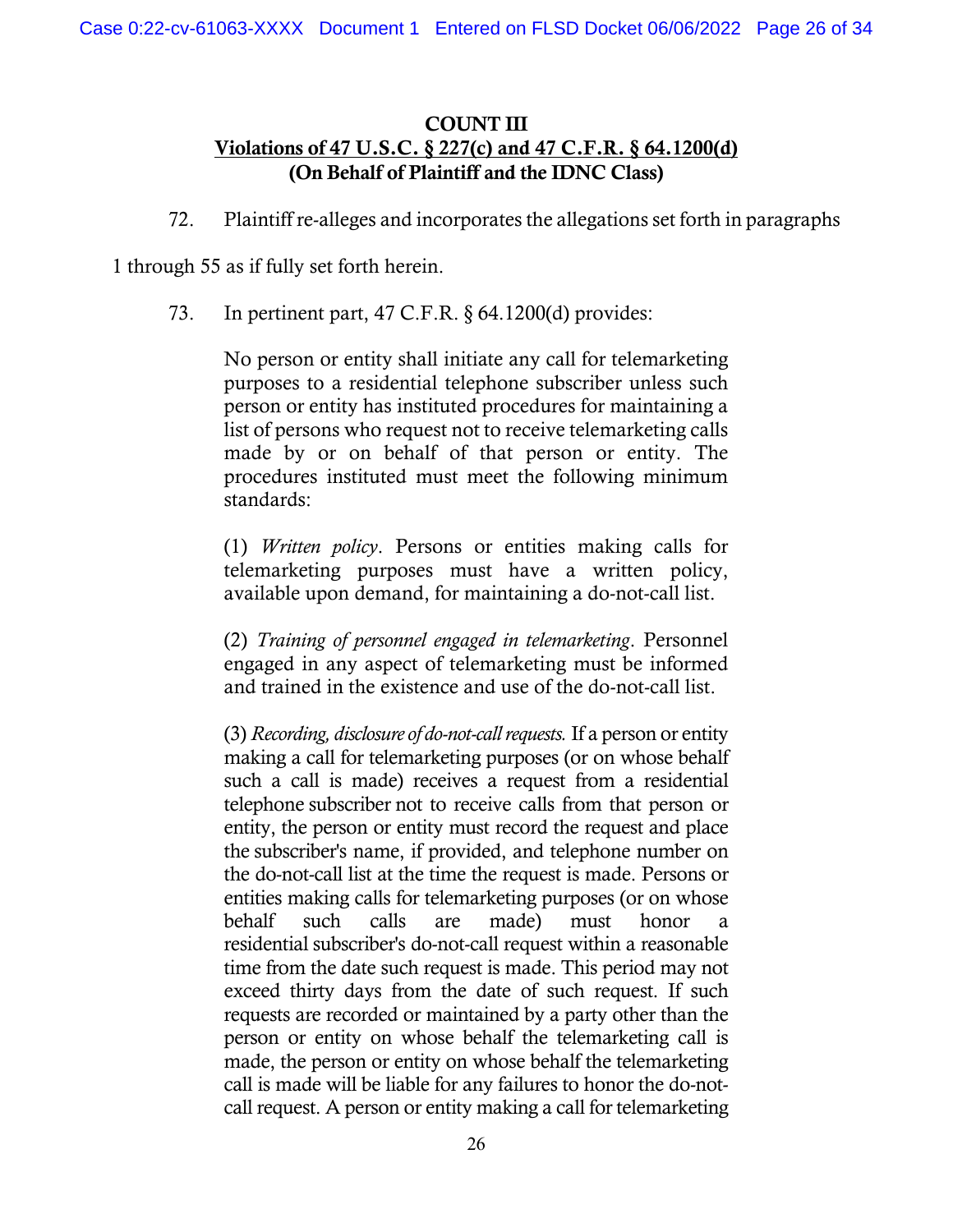purposes must obtain a consumer's prior express permission to share or forward the consumer's request not to be called to a party other than the person or entity on whose behalf a telemarketing call is made or an affiliated entity.

74. Pursuant to 47 C.F.R § 64.1200(e), the rules set forth in 47 C.F.R. § 64.1200(d) are applicable to any person or entity making telephone solicitations or telemarketing calls to wireless telephone numbers.

75. Defendant violated the requirements of section 64.1200(d) by failing to (1) maintain the required written policies; (2) provide training to its personnel engaged in telemarketing; and (3) maintain a standalone do-not-call list.

76. Pursuant to section 227(c)(5) of the TCPA, Plaintiff and the IDNC Class members are entitled to an award of \$500.00 in statutory damages, for each text message sent by Defendant. To the extent Defendant's misconduct is determined to be willful and knowing, the Court should, pursuant to 47 U.S.C. § 227(c)(5), treble the amount of statutory damages recoverable by the members of the IDNC Class.

77. Plaintiff requests for this Court to enter an Order granting the relief outlined in the Prayer for Relief below.

# COUNT IV Injunctive Relief Pursuant to 47 U.S.C. § 227(c) and 47 C.F.R. § 64.1200(c) (On Behalf of Plaintiff and the DNC Class)

78. Plaintiff re-alleges and incorporates the allegations set forth in paragraphs 1 through 55 as if fully set forth herein.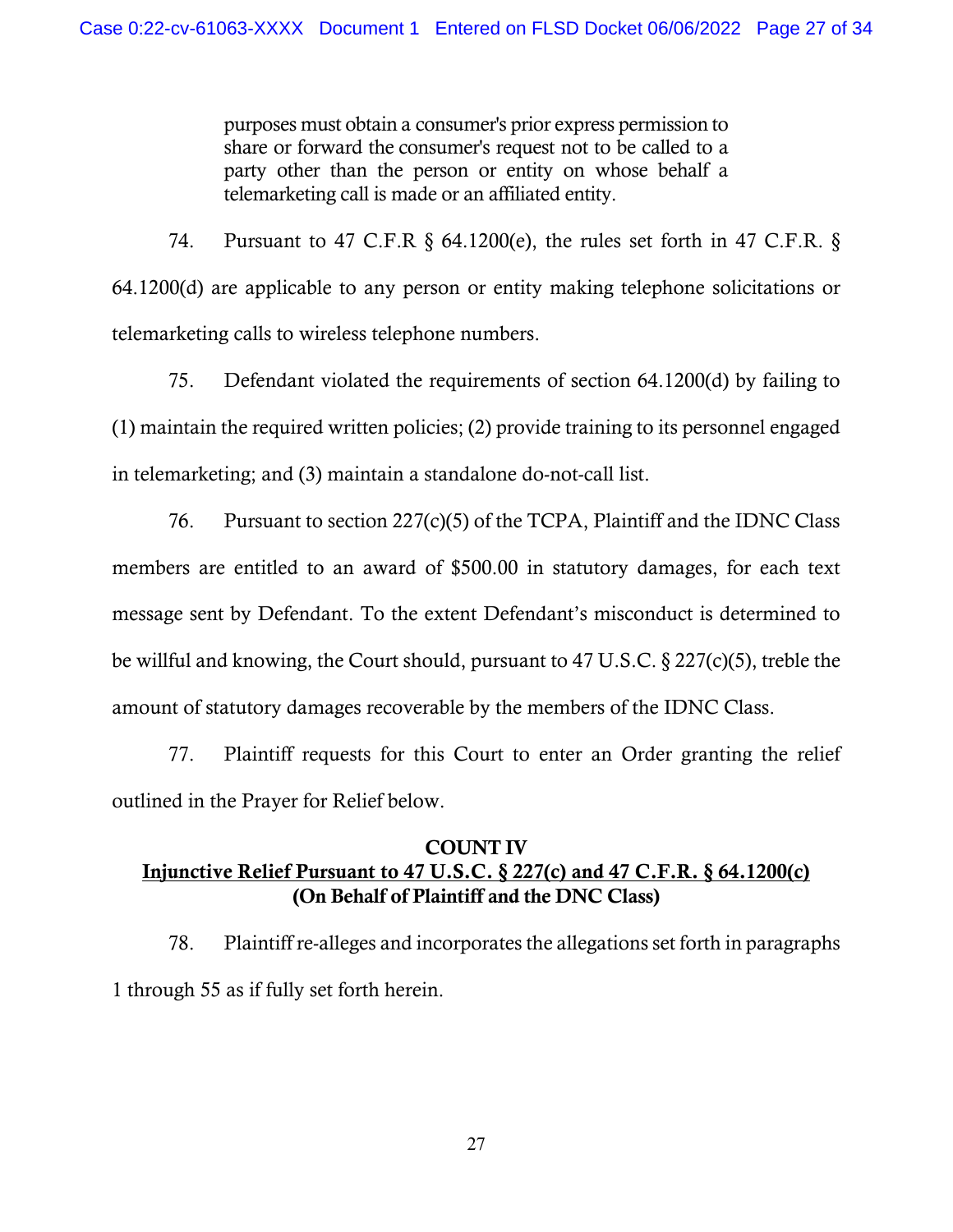79. Pursuant to section 227(c)(5)(A), Plaintiff seeks injunctive relief prohibiting Defendant's unlawful conduct in the future to protect Plaintiff and the DNC Class members from Defendant's unsolicited calls and practices.

80. Defendant's ongoing and continuing violations have caused, and in the absence of an injunction will continue to cause, harm to Plaintiff and the DNC Class members.

81. Plaintiff and the DNC Class members will suffer irreparable harm if Defendants are permitted to continue their practice of violating 47 C.F.R. § 64.1200(c).

82. The injuries that the Plaintiff and the DNC Class members will suffer if Defendant is not prohibited from continuing to engage in the unlawful practices described herein far outweigh the harm that Defendant will suffer if it is enjoined from continuing this conduct.

83. The public interest will be served by an injunction prohibiting Defendant from continuing to engage in the unlawful practices described herein.

84. Accordingly, Plaintiff and the DNC Class members seek an injunction requiring Defendant to regularly scrub its database of telephone numbers against the National Do-Not-Call Registry before sending any text message solicitations. Plaintiff requests for this Court to enter an Order granting the relief outlined in the Prayer for Relief below.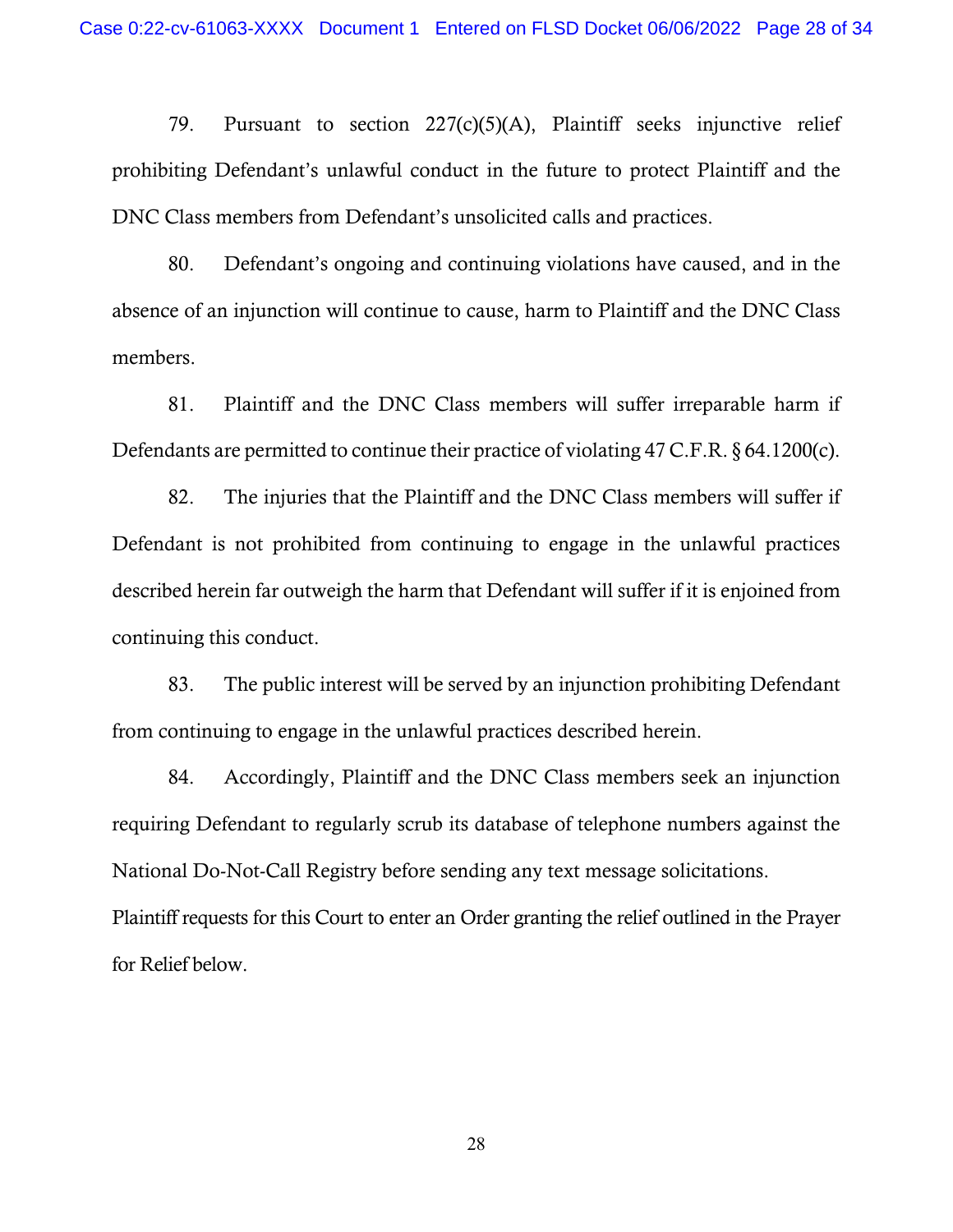#### COUNT V Injunctive Relief Pursuant to 47 U.S.C. § 227(c) and 47 C.F.R. § 64.1200(d) (On Behalf of Plaintiff and the IDNC Class)

85. Plaintiff re-alleges and incorporates the allegations set forth in paragraphs 1 through 55 as if fully set forth herein.

86. Pursuant to section 227(c)(5)(A), Plaintiff seeks injunctive relief prohibiting Defendant's unlawful conduct in the future to protect Plaintiff and the IDNC Class members from Defendant's unsolicited calls and practices.

87. Defendant's ongoing and continuing violations have caused, and in the absence of an injunction will continue to cause, harm to Plaintiff and the IDNC Class members.

88. Plaintiff and the IDNC Class members suffer irreparable harm if Defendant is permitted to continue its practice of violating 47 C.F.R. § 64.1200(d).

89. The injuries that the Plaintiff and the IDNC Class members will suffer if Defendant is not prohibited from continuing to engage in the unlawful practices described herein far outweigh the harm that Defendant will suffer if it is enjoined from continuing this conduct.

90. The public interest will be served by an injunction prohibiting Defendant from continuing to engage in the unlawful practices described herein.

91. Accordingly, Plaintiff and the IDNC Class members seek an injunction requiring Defendant to (1) implement policies and procedures as required under the TCPA and its implementing regulations; (2) honor consumer opt-out requests; (3) to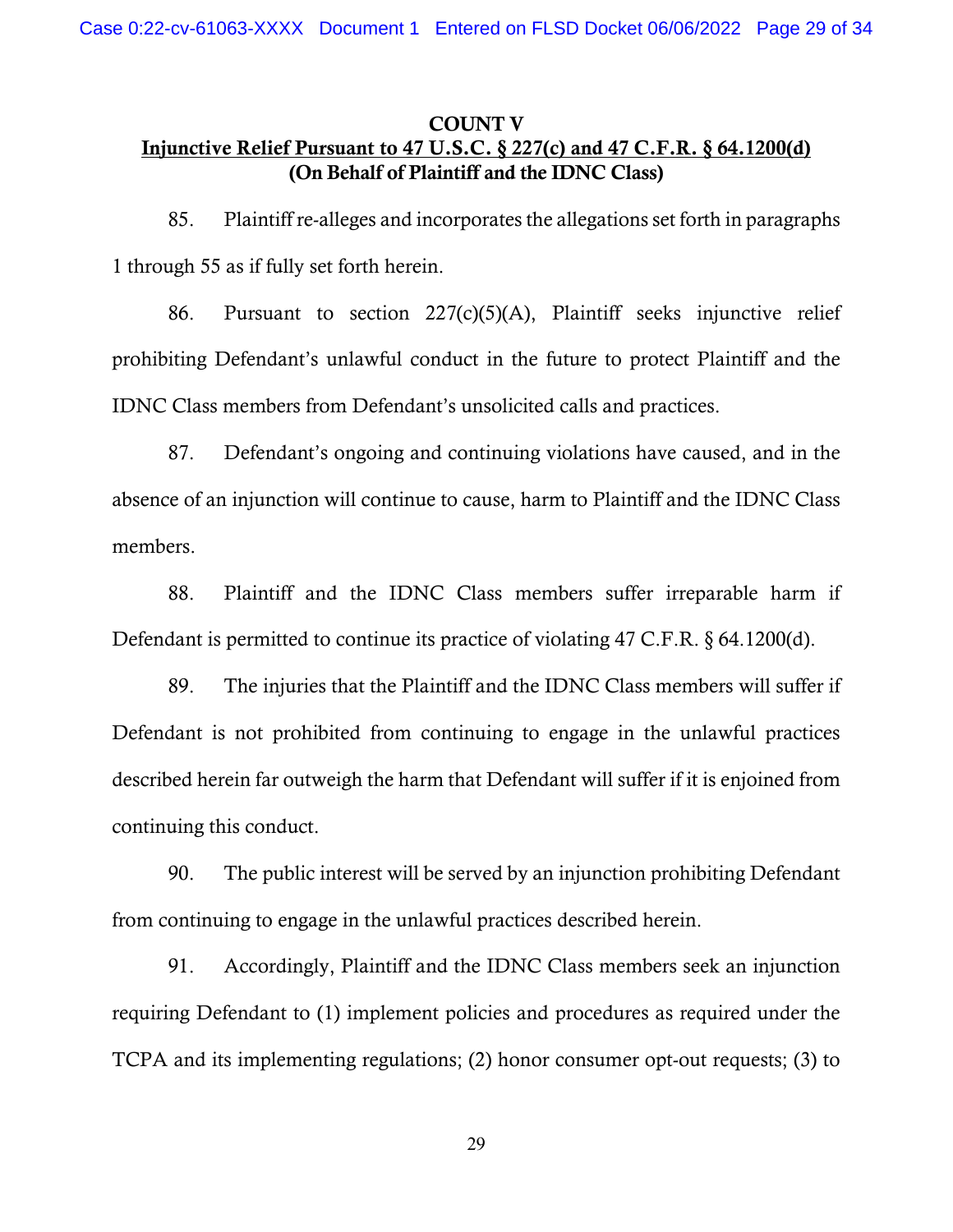implement a standalone internal do-not-call list; and (4) train its personnel on use of the list and abide by the list.

92. Plaintiff requests for this Court to enter an Order granting the relief outlined in the Prayer for Relief below.

## COUNT VI Injunctive Relief Pursuant to Fla. Stat. § 501.059(10)(a) (On Behalf of Plaintiff and the FTSA Class)

93. Plaintiff re-alleges and incorporates the allegations set forth in paragraphs 1 through 55 as if fully set forth herein.

94. Pursuant to section 501.059(10)(a), Plaintiff seeks injunctive relief prohibiting Defendant's unlawful conduct in the future to protect Plaintiff and the FTSA Class members from Defendant's unsolicited calls and practices.

95. Defendant's ongoing and continuing violations have caused, and in the absence of an injunction will continue to cause, harm to Plaintiff and the FTSA Class members.

96. Plaintiff and the FTSA Class members suffer irreparable harm if Defendant is permitted to continue its practice of violating the FTSA.

97. The injuries that the Plaintiff and the FTSA Class members will suffer if Defendant is not prohibited from continuing to engage in the unlawful practices described herein far outweigh the harm that Defendant will suffer if it is enjoined from continuing this conduct.

98. The public interest will be served by an injunction prohibiting Defendant from continuing to engage in the unlawful practices described herein.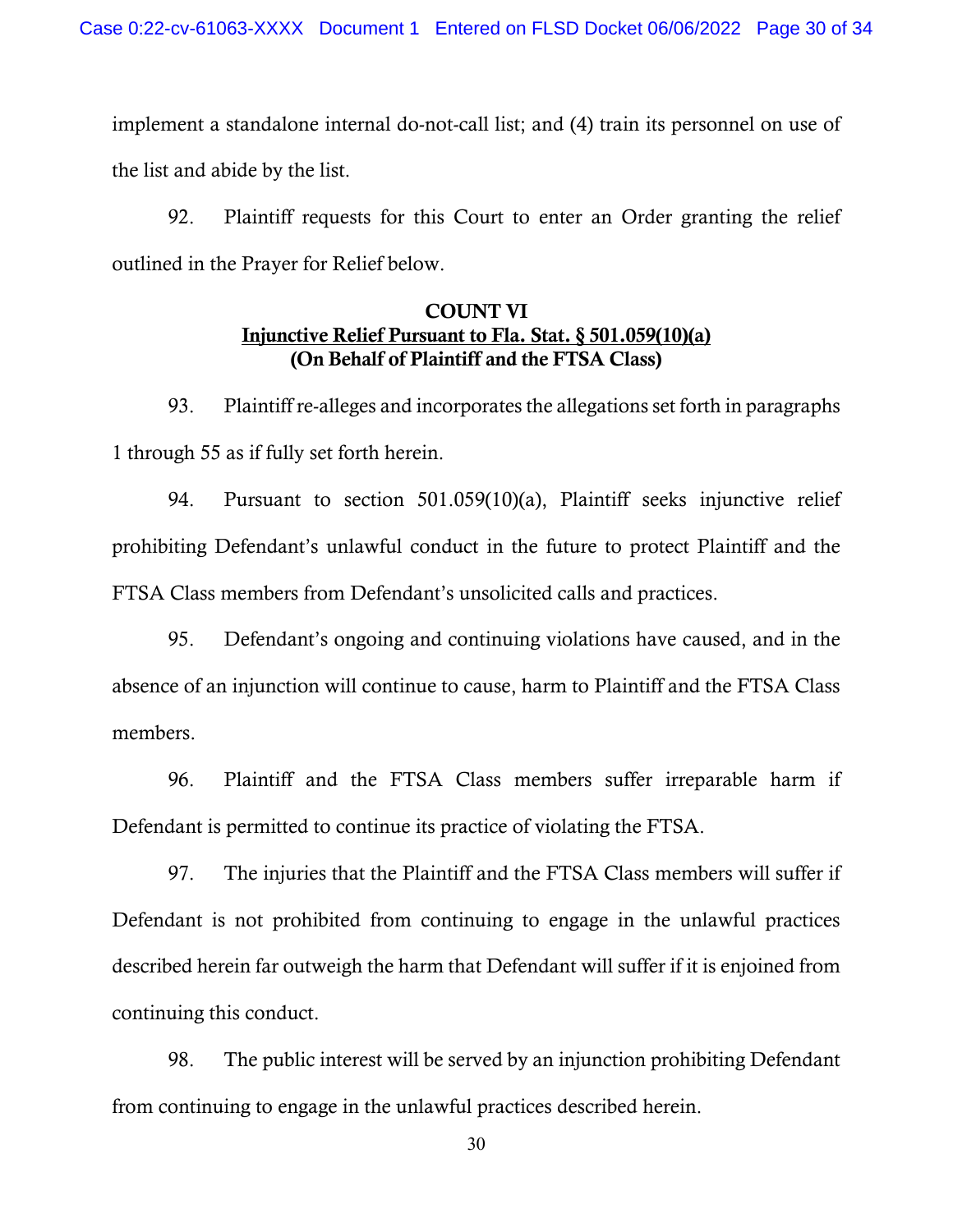99. Accordingly, Plaintiff and the FTSA Class members seek an injunction

requiring Defendant to implement policies and procedures to secure express written

consent before engaging in any text message solicitations, and to follow such consent

requirements.

100. Plaintiff requests for this Court to enter an Order granting the relief outlined in the Prayer for Relief below.

## COUNT VII Violations of 47 U.S.C. § 227(c) and 47 C.F.R. § 64.1200(d) (On Behalf of Plaintiff and the Seller Identification Class)

101. Plaintiff re-alleges and incorporates the allegations set forth in paragraphs

1 through 55 as if fully set forth herein.

102. In pertinent part, 47 C.F.R. § 64.1200(d) provides:

(4) *Identification of sellers and telemarketers.* A person or entity making a call for telemarketing purposes must provide the called party with the name of the individual caller, the name of the person or entity on whose behalf the call is being made, and a telephone number or address at which the person or entity may be contacted. The telephone number provided may not be a 900 number or any other number for which charges exceed local or long distance transmission charges.

103. Pursuant to 47 C.F.R § 64.1200(e), the rules set forth in 47 C.F.R. §

64.1200(d) are applicable to any person or entity making telephone solicitations or telemarketing calls to wireless telephone numbers.

104. Defendant violated the requirements of section 64.1200(d)(4) by failing to identify (1) the name of the individual caller; (2) the name of the legal entity on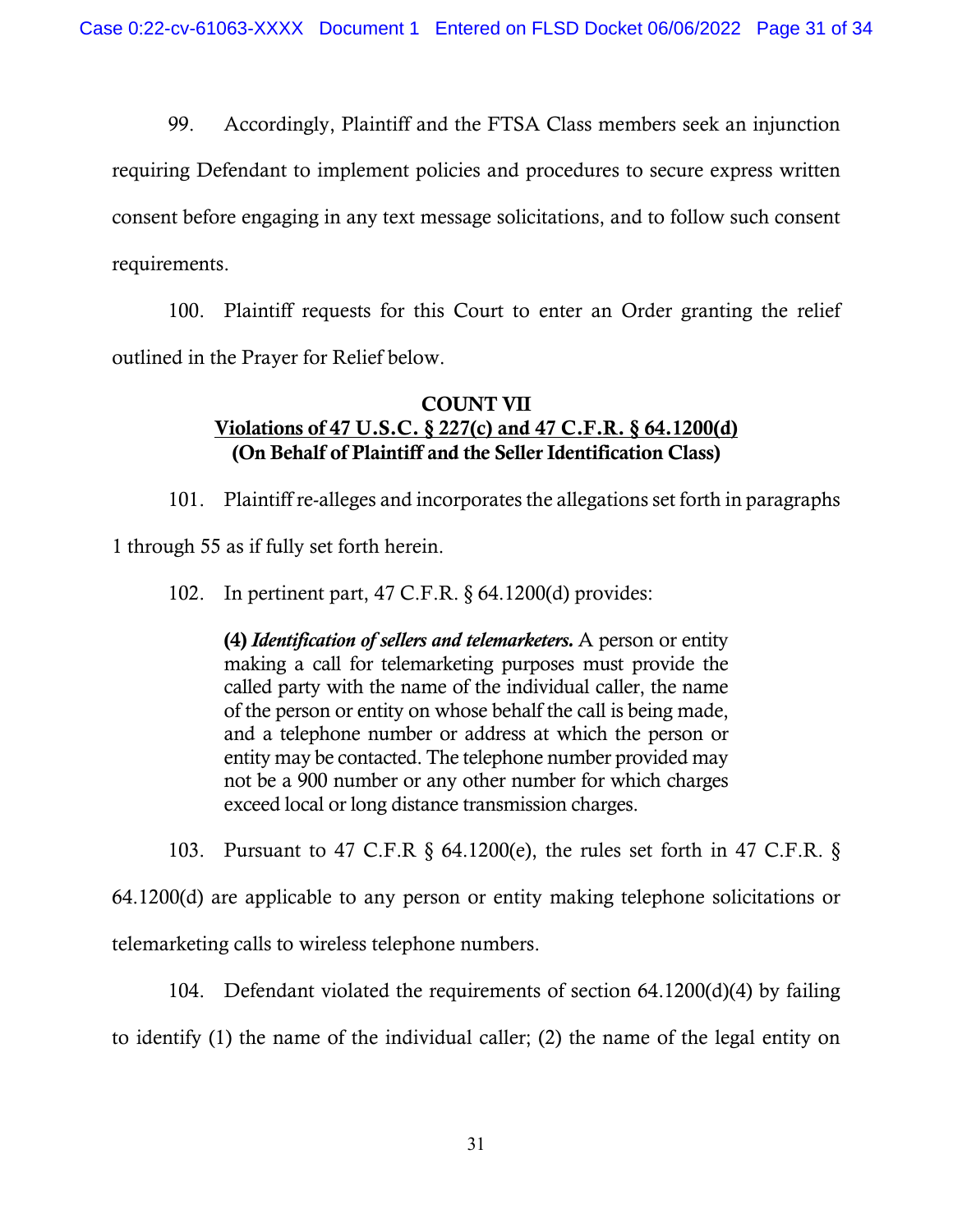whose behalf the call was being made; and (3) a telephone number or address at which Defendant may be contacted.

105. Pursuant to section 227(c)(5) of the TCPA, Plaintiff and the IDNC Class members are entitled to an award of \$500.00 in statutory damages, for each text message sent by Defendant. To the extent Defendant's misconduct is determined to be willful and knowing, the Court should, pursuant to 47 U.S.C. § 227(c)(5), treble the amount of statutory damages recoverable by the members of the IDNC Class.

106. Plaintiff requests for this Court to enter an Order granting the relief outlined in the Prayer for Relief below.

### PRAYER FOR RELIEF

WHEREFORE, Plaintiff, individually and on behalf of the Class, prays for the following relief:

- a) An order certifying this case as a class action on behalf of the Classes as defined above, and appointing Plaintiff as the representative of the Classes and Plaintiff's counsel as Class Counsel;
- b) An award of statutory damages for Plaintiff and each member of the Classes as applicable under the FTSA and/or TCPA;
- c) An order declaring that Defendant's actions, as set out above, violate the FTSA and TCPA;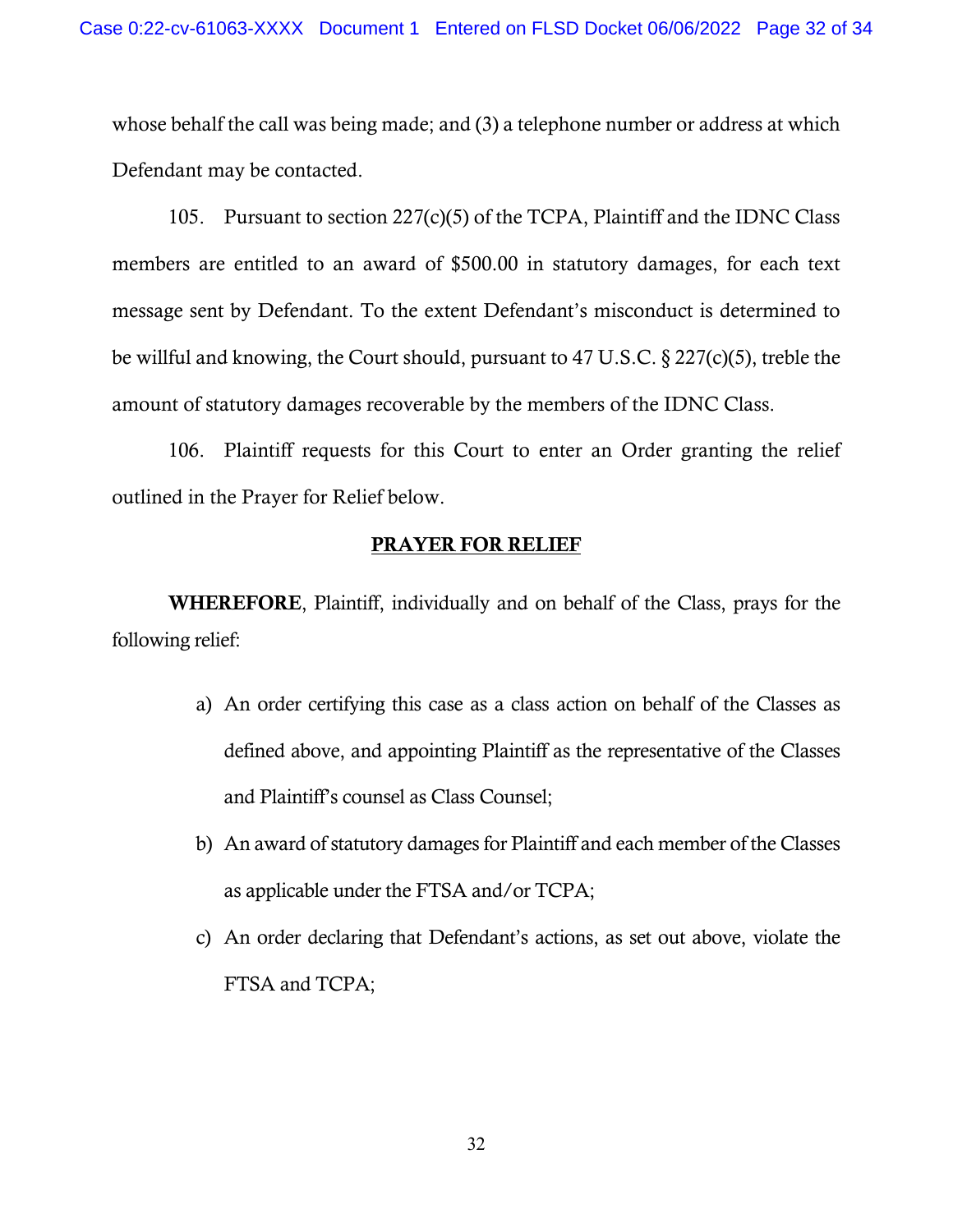- d) An injunction requiring Defendant to cease all telephonic sales calls made without express written consent, and to otherwise protect the interests of the Class;
- e) An injunction requiring Defendant to comply with 47 C.F.R. § 64.1200(d) by (1) maintaining the required written policies; (2) providing training to their personnel engaged in telemarketing; and (3) maintaining a do-not-call list
- f) Such further and other relief as the Court deems necessary.

### JURY DEMAND

Plaintiff, individually and on behalf of the Class, hereby demand a trial by jury.

# DOCUMENT PRESERVATION DEMAND

Plaintiff demands that Defendant take affirmative steps to preserve all records, lists, electronic databases or other itemization of telephone numbers associated with the communications or transmittal of the calls as alleged herein.

DATED: June 6, 2022

Respectfully Submitted,

# HIRALDO P.A.

*/s/ Manuel S. Hiraldo*  Manuel S. Hiraldo, Esq. Florida Bar No. 030380 401 E. Las Olas Boulevard Suite 1400 Ft. Lauderdale, Florida 33301 Email: mhiraldo@hiraldolaw.com Telephone: 954.400.4713